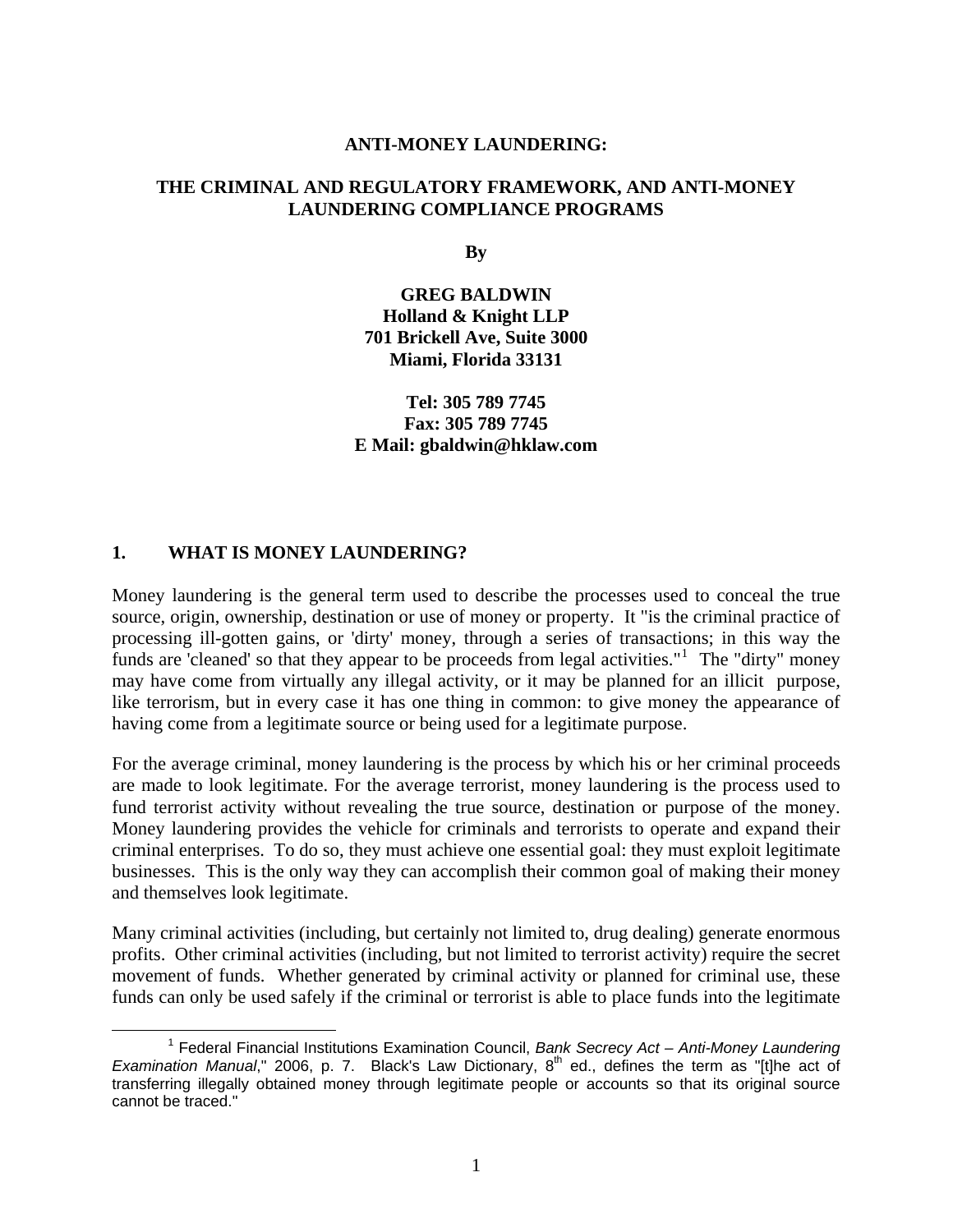financial system, efficiently and securely move them in order to cover their source, ownership or purpose, and then use them, all without attracting unwanted attention to the underlying criminal activity or purposes involved. Thus, money laundering is vital to the ultimate success of criminal and terrorist operations.<sup>[2](#page-1-0)</sup>

# **2. HOW DOES MONEY LAUNDERING WORK?**

 $\overline{a}$ 

The methods and means of laundering money are limited only by the imagination of the money launderer. Money launderers have one essential, common goal: to exploit legitimate financial institutions and businesses in such a way as to make their money and their activities look legitimate. Accordingly, they will do everything in their power to trick and deceive legitimate businesses. Although there are many different methods they may use, however, there are three generally recognized and independent steps that can often occur simultaneously:

*PLACEMENT* – Most criminal activity generates cash. Large amounts of cash are hard to spend without attracting undesirable attention, are hard to move because of the bulk, and are hard to conceal. The only solution to these problems is to place the cash into the financial system, where it will be safer and much easier to move and conceal. The essential process of getting criminal cash into the financial system is known as the *"placement"* stage of money laundering.

*LAYERING* – Once illicit funds have been placed gotten into the financial system, the money launderer needs to conceal them as completely as possible. To accomplish this, the money launderer moves the funds that have been placed in the financial system from business to business (often but not always phony businesses), country to country, and continent to continent. This creates a trail that is extremely difficult and time consuming for law enforcement to follow – which is the entire point of the effort. This process of moving the money through a complicated, extended trail in order to conceal its source, ownership or purpose is known as the *"layering"* stage of money laundering.

*INTEGRATION* – Once illicit funds have been hidden through the layering process, the money launderer is ready to use the money. To accomplish this, the money launderer will seek ways to efficiently "resurface" the money so that it looks completely legitimate – such as from the legal sale of products, employment or consulting fees from apparently legitimate businesses, or the return on legal

<span id="page-1-0"></span> $2$  "Terrorists generally finance their activities through both unlawful and legitimate sources. Unlawful activities, such as extortion, kidnapping, and narcotics trafficking, have been found to be a major source of funding. Other observed activities include smuggling, fraud, theft, robbery, identity theft, use of conflict diamonds, and improper use of charitable or relief funds. In the last case, donors may have no knowledge that their donations have been diverted to support terrorist causes." *Id.,* p.8. ("Conflict diamonds" originate from areas controlled by factions opposed to legitimate governments and are used to finance military action in opposition to those governments. *See id.*)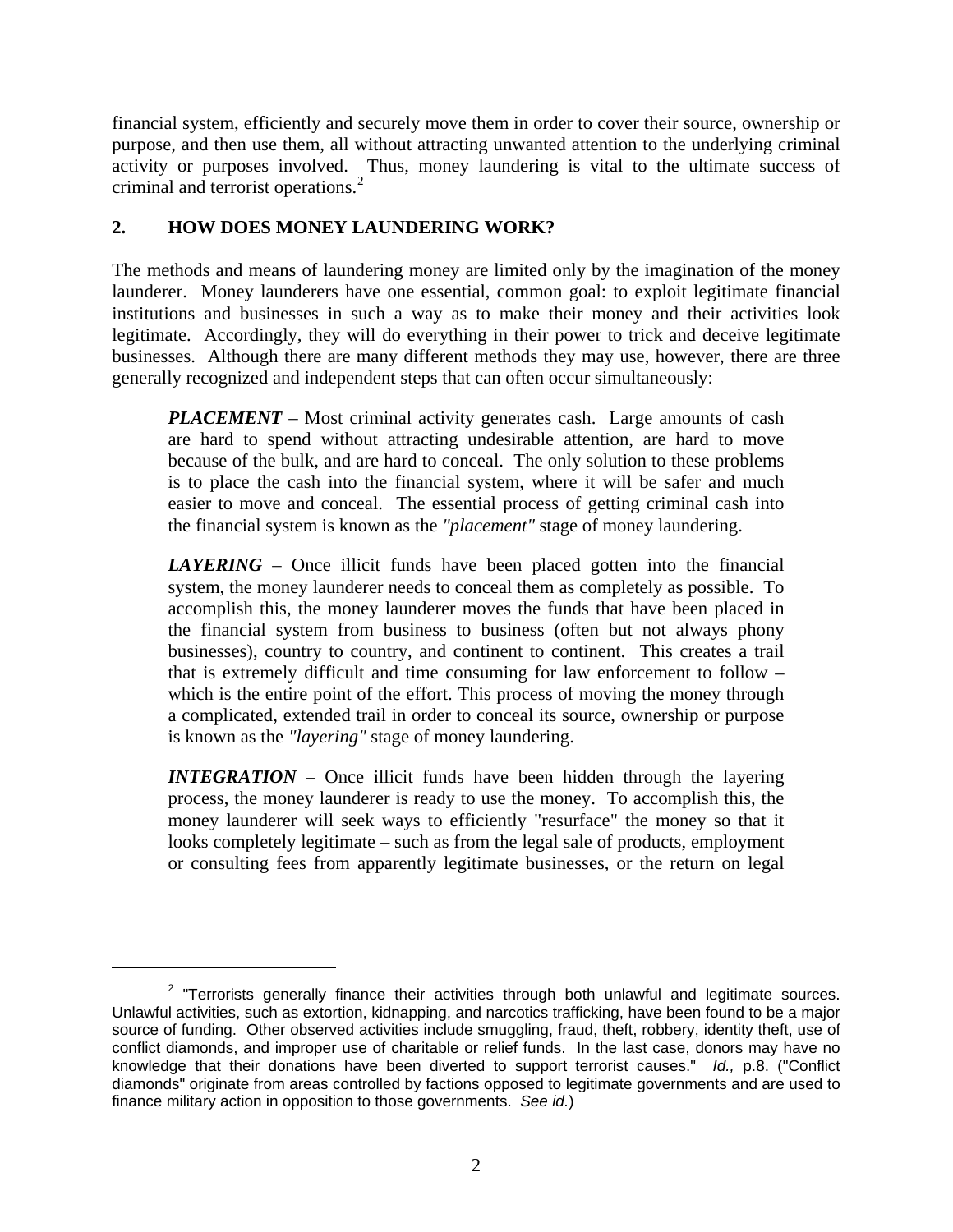investments. This process of making the illicit funds available so that they look "clean" is known as the "integration" stage of money laundering.<sup>[3](#page-2-0)</sup>

In the placement stage the most common form for the funds to be in is cash. In the layering and integration stage, it most commonly involves monetary instruments (such as wire transfers) and other forms of property.

In light of these three essential steps, it is essential to understand that money laundering involves more than just cash transactions. Money laundering and terrorist financing can involve every possible form that money and property can take in addition to cash: money orders, checks, cashier's checks, bank drafts, wire transfers, traveler's checks, letters of credit, credit cards, life insurance annuities, real property, and so on. It can also involve products, like precious stones and metals, or jewelry.

### **3. WHAT IS THE ANTI-MONEY LAUNDERING LEGAL FRAMEWORK?**

There are several key federal statutes that together constitute the U.S. government' efforts to detect and deter money laundering. Some apply only to certain types of businesses. Others apply to all businesses and all persons in the United States and, in some cases, even to persons and businesses located *outside* the United States.

The key laws are: (1) the Money Laundering Control Act; (2) the Bank Secrecy Act; (3) the federal laws requiring the reporting of large cash transactions; and (4) the federal laws prohibiting transactions with "specially designated" persons, such as narcotics trafficking "kingpins," terrorists and supporters of terrorist activity. There are also special laws regarding "Money Services Businesses" or "MSBs."[4](#page-2-1)

In discussing these laws, it is important to keep in mind the general legal principle of "corporate liability." Under the law of the United States, every business is legally responsible for the acts or omissions of its employees and agents, as long as those employees or agents: (a) were acting within the scope of their employment; and (b) were acting for at least the partial benefit of their employer.

Thus, if the law requires some act to be performed and an employee purposely fails to perform that act because he or she thinks it may help the business, both that employee *and* the business can be criminally prosecuted for the failure to perform the act. Conversely, if the law prohibits some act and an employee performs that act anyway, then again, both that employee *and* the business itself can be criminally prosecuted for the associate's actions. Because of this general principle, it is of the utmost importance that every business and its employees at all time refrain from doing what the anti-money laundering laws prohibit, and scrupulously perform all acts that the anti-money laundering laws require.

<span id="page-2-0"></span> <sup>3</sup> *See, e.g.,* Federal Financial Institutions Examination Council, *Bank Secrecy Act – Anti-Money Laundering Examination Manual*," 2006, p. 8.

<span id="page-2-1"></span><sup>&</sup>lt;sup>4</sup> MSBs include: currency dealers or exchangers; check cashers; issuers or sellers of cashier's checks, traveler's checks, money orders, or stored value; and money transmitters. 31 C.F.R. 103.11(uu).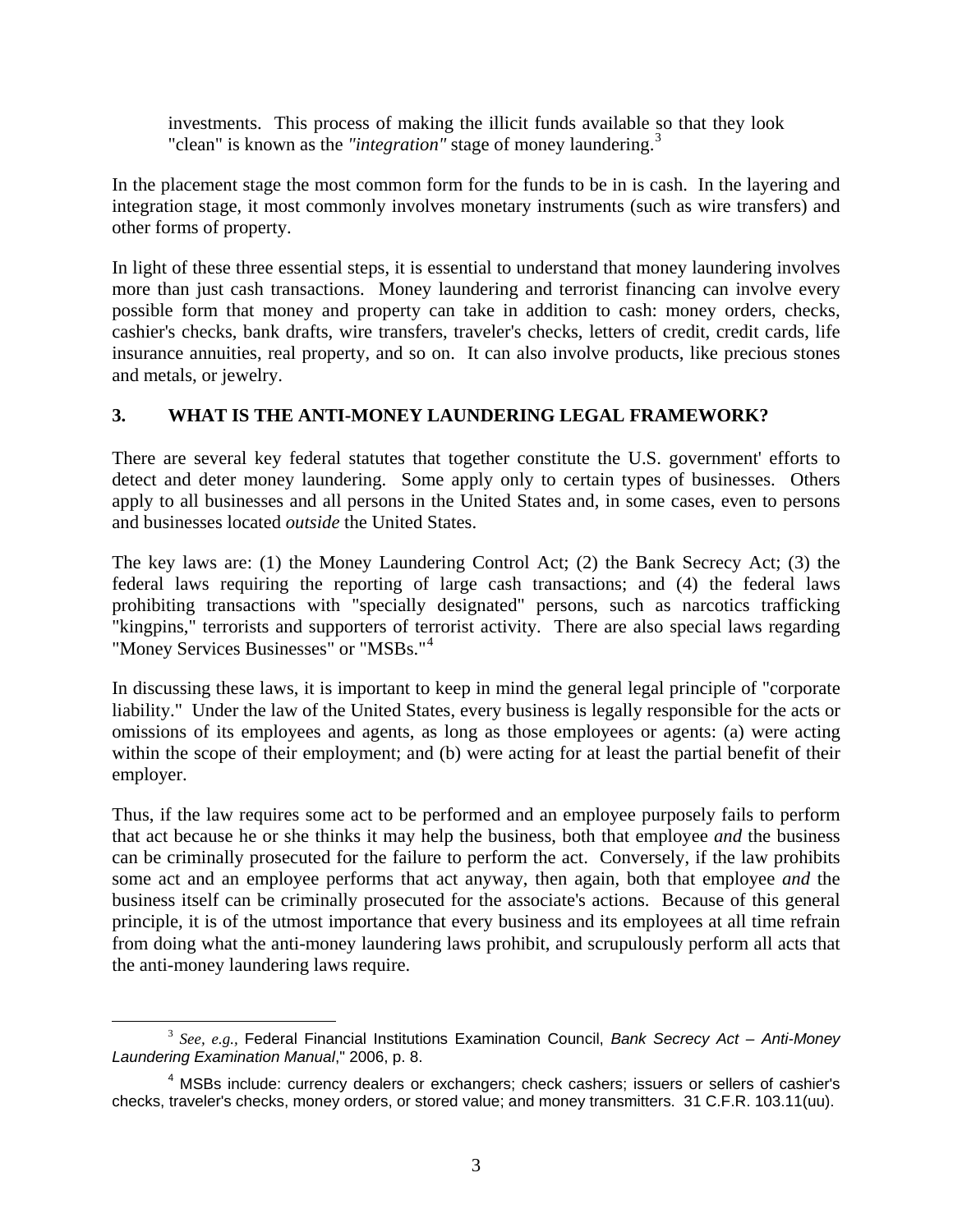# **1. The Money Laundering Control Act**

The Money Laundering Control Act consists of two criminal statutes, 18 U.S.C. §§ 1956 and 1957. Generally, the Act makes it a federal crime to launder money. Violation of this law can result in up to 20 years imprisonment for an individual and substantial fines for both an individual and a business.

Both sections of the Act apply to all persons and businesses in the United States. Prosecution under the Act can thus include not only the person responsible for the underlying crime that generated the illicit funds laundered, but also any person or business that knowingly assists or attempts to assist in the effort, or that is "willfully blind" to the source of the funds. In addition, certain provisions of the Act provide for extraterritorial jurisdiction, thus make it applicable to persons and businesses *outside* the United States.

As will be seen below, the Money Laundering Control Act is complicated and involves numerous elements. Stripped to its barest essentials, however, the Act generally provides that any person or business that "knows" that funds or property involved in "a financial transaction" come from "some unlawful activity," and then engages in or attempts to engage in the financial transaction involving those funds or property, or transports, transmits or transfers such funds or property, may have violated the Money Laundering Control Act if the funds or property come from or are intended to further a "specified unlawful activity."

Many of the terms used in the Money Laundering Control Act are specifically defined in the statute, and it is essential to understand those definitions in order to understand the scope of activity that can be considered criminal money laundering.

# **(a) Key Definitions for Sections 1956 and 1957:**

**(i) "Some Form of Unlawful Activity":** "Some form of unlawful activity" means any activity that constitutes a felony under *any* federal law, *any* state law, or *any* law of a foreign country. A person may be wrong about what the actual illegal activity was, but knowledge of the true criminal source of the funds or property is irrelevant. All a person needs to know is that the funds or property has come from some illegal activity. The law provides that no person or entity may get involved with funds or property they know is "dirty" money; it does not say the person or entity involved needs to know where the "dirt" came from.[5](#page-3-0)

**(ii) "Knowledge":** As interpreted by the case law, "knowing" the property comes from "some" form of illegal activity means not only *actual* knowledge that the funds came from some illegal activity, but also "deliberate indifference," or "willful blindness." The term "deliberate indifference" is defined as "the careful preservation of one's ignorance despite awareness of circumstances that would put a reasonable person on notice of a fact essential to a crime."[6](#page-3-1) "Willful blindness" is the "deliberate avoidance of knowledge of a crime, especially by

<span id="page-3-1"></span><span id="page-3-0"></span><sup>5</sup>  $5$  18 U.S.C. § 1956(c)(1).

 $6$  Black's Law Dictionary,  $8^{th}$  Ed..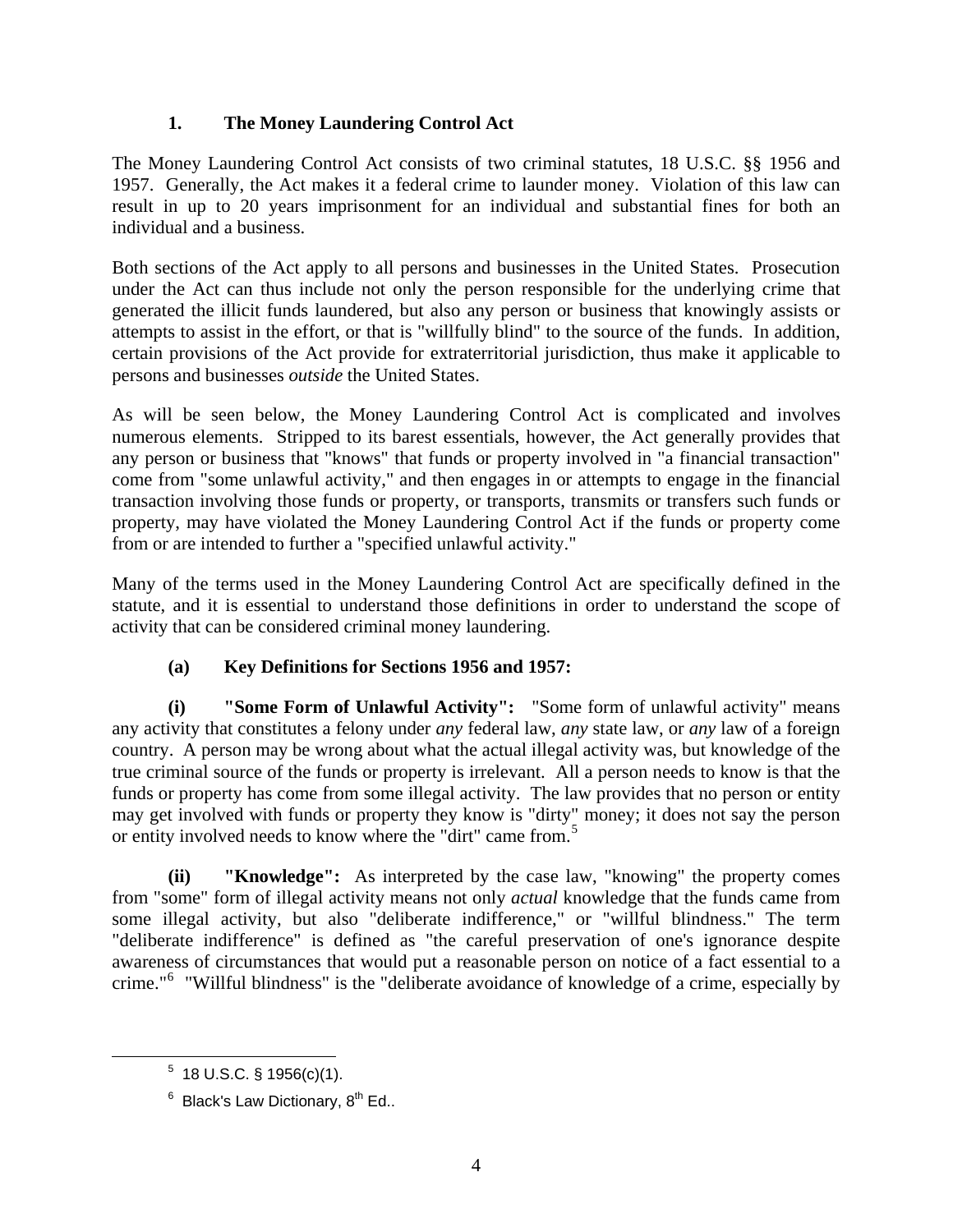failing to make a reasonable inquiry about suspected wrongdoing despite being aware that it is highly probable."<sup>[7](#page-4-0)</sup>

Willful blindness occurs in situations in which one is aware of facts that would cause a reasonable person's suspicions to be aroused, but further inquiry is deliberately omitted because one wishes to remain in ignorance of the true facts. $8$  It is the intentional "cutting off of one's normal curiosity by an effort of the will."<sup>[9](#page-4-2)</sup> A person may not escape criminal liability by pleading ignorance "if he … strongly suspects he is involved with criminal dealings but deliberately avoids learning more exact information about the nature or extent of those dealings." $^{10}$  $^{10}$  $^{10}$ 

One may not turn a blind eye to the truth, or ignore "red flags" that indicate funds or property are derived from some unlawful activity, simply to avoid learning the truth. Putting one's head ostrich-like in the sand will not provide an excuse later on because one did not see anything. Willful blindness creates an inference of *actual* knowledge of the factual element in issue. If a jury concludes that a person deliberately ignored the warning signs or "red flags" that funds or property involved in a transaction were derived from some form of illegal activity, the law will permit that jury to infer that the person *actually knew* this the funds or property were criminally derived.

**(iii) "Specified Unlawful Activity":** Specified unlawful activities include both violations of approximately 250 federal criminal laws as well as violations of certain *foreign*  laws. The particular federal criminal violations are listed in section  $1956(c)(7)$ . Specifically included are all acts listed as predicate acts in the federal RICO statute, 18 U.S.C. § 1961(1). As a result of the breadth of section  $1956(c)(7)$  and the RICO list of predicate acts, virtually any federal criminal offense can be considered as a "specified unlawful activity."

The particular *foreign* laws that constitute "specified unlawful activity include: (1) violations of foreign drug laws; (2) crimes of violence, such as murder, kidnapping, extortion, and terrorism; (3) fraud by or against a foreign bank; (4) public corruption, such as bribery, misappropriation or embezzlement of public funds; (5) illegal arms dealing; (6) sexual exploitation of children and "trafficking in persons" in general; (6) any act for which the United States would be obligated to extradite for under a treaty with the nation in question.<sup>[11](#page-4-4)</sup>

**(iv) "Financial Transaction":** A "financial transaction" is defined to include virtually every type of transaction that can be imagined. Specifically, the term covers: (1) a transaction that affects interstate or foreign commerce involving the movement of funds, monetary instruments or the transfer of title of any real property, vehicle, vessel or aircraft; and

<span id="page-4-3"></span><span id="page-4-2"></span><span id="page-4-1"></span><span id="page-4-0"></span> $\overline{7}$  $^7$  *Id.* 

<sup>&</sup>lt;sup>8</sup> United States v. Murray, 154 Fed. Appx. 740, 744, 2005 WL 3046549 (11<sup>th</sup> Cir. 2005).

<sup>&</sup>lt;sup>9</sup> United States v. Leahy, 464 F.3d 773, 796 (7<sup>th</sup> Cir. 2006).

<sup>&</sup>lt;sup>10</sup> *United States v. Craig*, 178 F.3d 891, 896 (7<sup>th</sup> Cir. 1999).

<span id="page-4-4"></span> $11$  18 U.S.C. § 1956(c)(7)(B).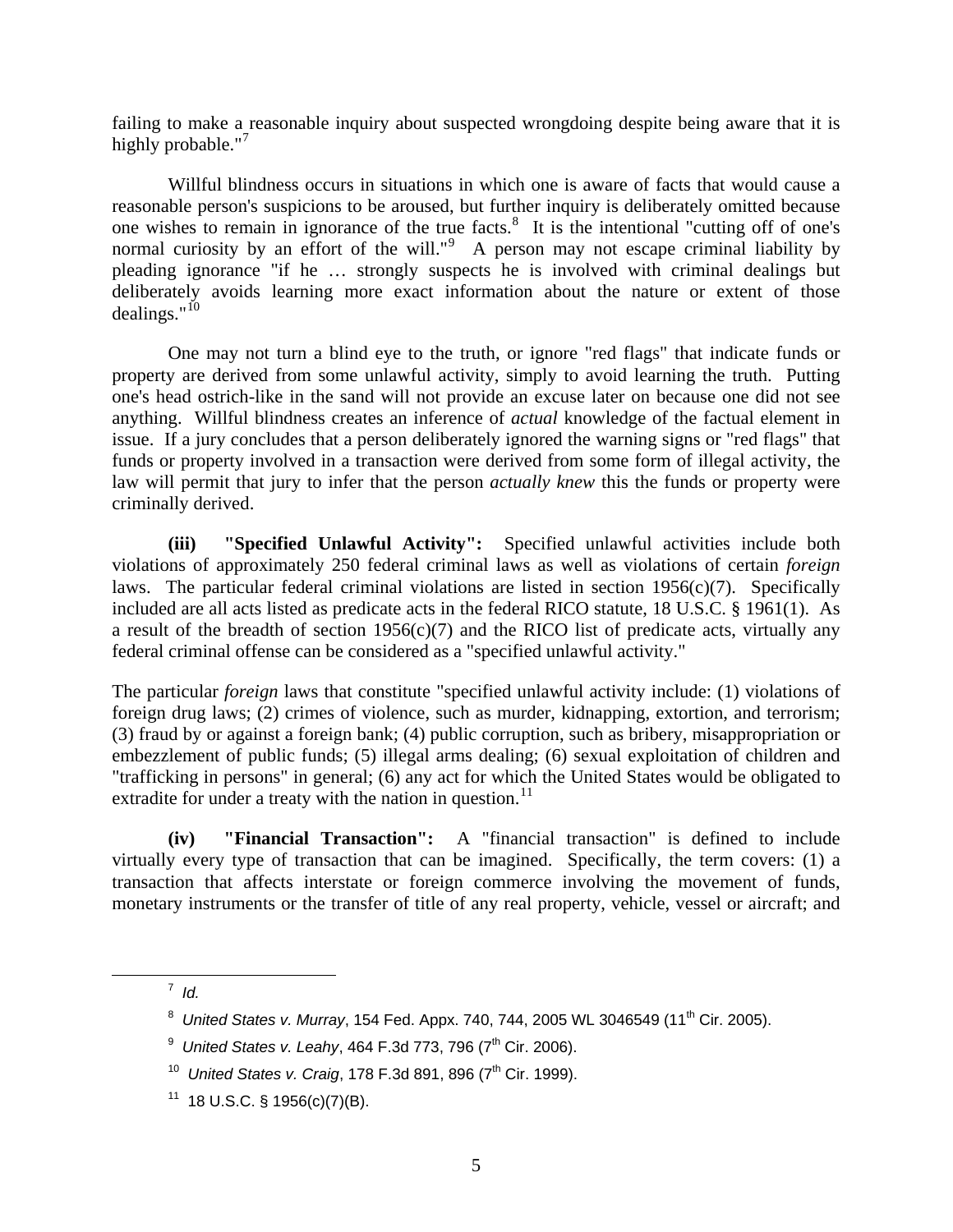(2) a transaction involving the use of a financial institution engaged in, or whose activities affect, interstate commerce.[12](#page-5-0)

**(v) "Monetary Instruments":** Monetary instruments are defined, for purposes of the Act, as "(i) coin or currency of the United States or any other country, traveler's checks, personal checks, bank checks and money orders, or (ii) investment securities or negotiable instruments, in bearer form or otherwise in such form that title thereto passes upon delivery."<sup>[13](#page-5-1)</sup>

**(vi) "Financial Institution":** As used in the Money Laundering Control Act, the term "financial institution" means much more than just banks, although banks (including *foreign*  banks as defined in 12 U.S.C. 3101) are certainly included. The term also includes all businesses listed as "financial institutions" under the Bank Secrecy Act, 31 U.S.C. § 5312(a)(2), thus extending the meaning to include a host of other businesses as well.<sup>[14](#page-5-2)</sup>

**(b) 18 U.S.C. § 1956:** Section 1956 (entitled "Laundering of Monetary Instruments") criminalizes three types of activity which can generally be described as "transaction money laundering," transportation money laundering," and "sting operations.".

**(i) "Transaction Money Laundering" -- Conducting Certain Types of Financial Transactions:** The Act prohibits any person or entity from engaging or attempting to engage in a "financial transaction,"

"knowing" that the property involved in the transaction represents the proceeds of "some form of unlawful activity," and with

\*\* (A) the intent to promote a "specified unlawful activity" or 26 U.S.C. § 7201 (tax evasion) or 7206 (fraud and false statements on a tax return or related documents), or

\*\* (B) knowing that the transaction is at least partly designed to conceal the true nature, location, source, ownership or control of the proceeds of a "specified unlawful activity"

<sup>\*</sup> if the funds or property are in fact derived from a specified unlawful activity.<sup>[15](#page-5-3)</sup>

**(ii) "Transportation Money Laundering" -- Moving Certain Funds or Monetary**  Instruments: The Act prohibits any person or entity from transporting, transmitting or transferring, or attempting to do so, any "funds" or "monetary instrument" into, out of or through the United States,

\* with the intent to promote a "specified unlawful activity," or

 $12$  18 U.S.C. §§ 1956(c)(3) and (4).

 $13$  18 U.S.C. § 1956(c)(5).

<span id="page-5-3"></span><span id="page-5-2"></span><span id="page-5-1"></span><span id="page-5-0"></span><sup>14 18</sup> U.S.C. § 1956(c)(6). *See* Section 3.3(a), p. 9, below, for a list of Bank Secrecy Act "financial institutions."

 $15$  18 U.S.C. § 1956(a)(1).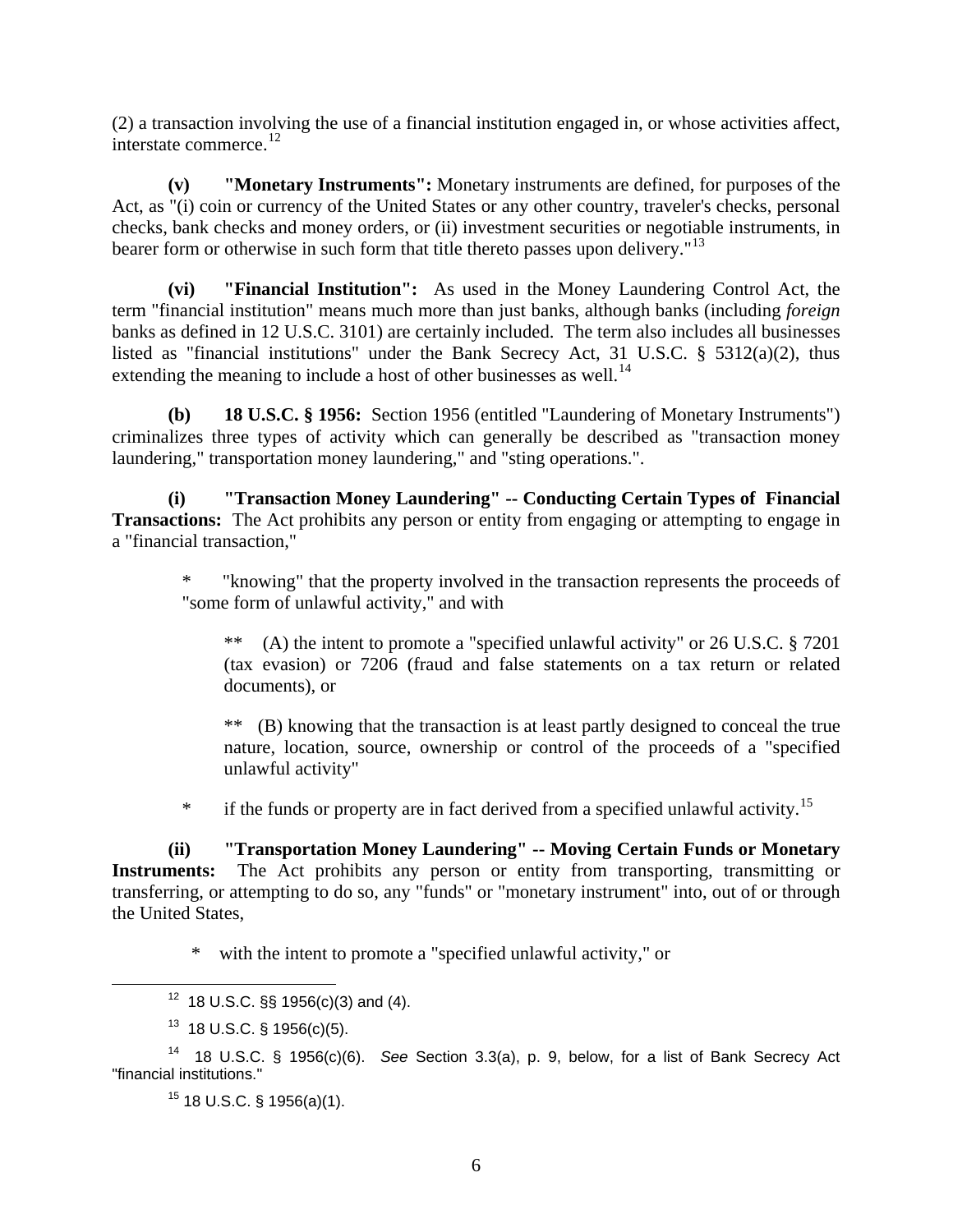\* knowing that the funds or instrument represent the proceeds of some form of unlawful activity, and also

\* knowing that the movement is designed at least in part to either

(A) conceal the true nature, location, source, ownership or control of the proceeds of a "specified unlawful activity" or

 $(B)$  avoid a federal or state transaction reporting requirement.<sup>[16](#page-6-0)</sup>

**(iii) "Sting Operations":** The Act prohibits any person or entity that conducts or attempts to conduct a "financial transaction" involving property "represented to be" the proceeds of a "specified unlawful activity," or property used to conduct or facilitate a "specified unlawful activity" with the intent to:

\* promote the "specified unlawful activity," or

\* conceal the true nature, location, source, ownership or control of the proceeds of the "specified unlawful activity," or

 **\*** avoid a federal or state transaction reporting requirement.*[17](#page-6-1)*

The phrase "represented to be" means any representation made by a law enforcement officer or another person at the direction or with the approval of a Federal law enforcement officer. Thus, funds in an undercover "sting" operation can be considered to be the proceeds of a "specified unlawful activity" even if they are *not* derived from such activity, but an undercover agent *says*  they are.

#### **(iv) Penalties:**

(a) Criminal: Any person or entity convicted of violating Section 1956 may be sentenced to twenty years in prison and/or a criminal fine of \$500,000 or twice the value of the property, whichever is *greater.*[18](#page-6-2)

(b) Civil: Sections 1956(a)(1), (a)(2) and (3) may also be enforced by civil penalty in the amount of \$10,000 or twice the value of the property, whichever is *greater.*[19](#page-6-3)

<span id="page-6-3"></span> $19$  18 U.S.C. § 1956(b)(1).

<span id="page-6-2"></span><span id="page-6-1"></span><span id="page-6-0"></span> <sup>16</sup> *See, e.g.,* Section 3.3, at pp. 12-14, below. 18 U.S.C. § 1956(a)(2). In addition, for purposes of section (a)(2), a defendant's knowledge can be established if: (i) a law enforcement agent states that the funds or monetary instruments represent the proceeds of "some form of unlawful activity;" and (ii) the defendant's subsequent statements or actions indicate that the defendant believed this to be true.

 $17$  18 U.S.C. § 1956(a)(3).

 $18$  18 U.S.C. § 1956(a).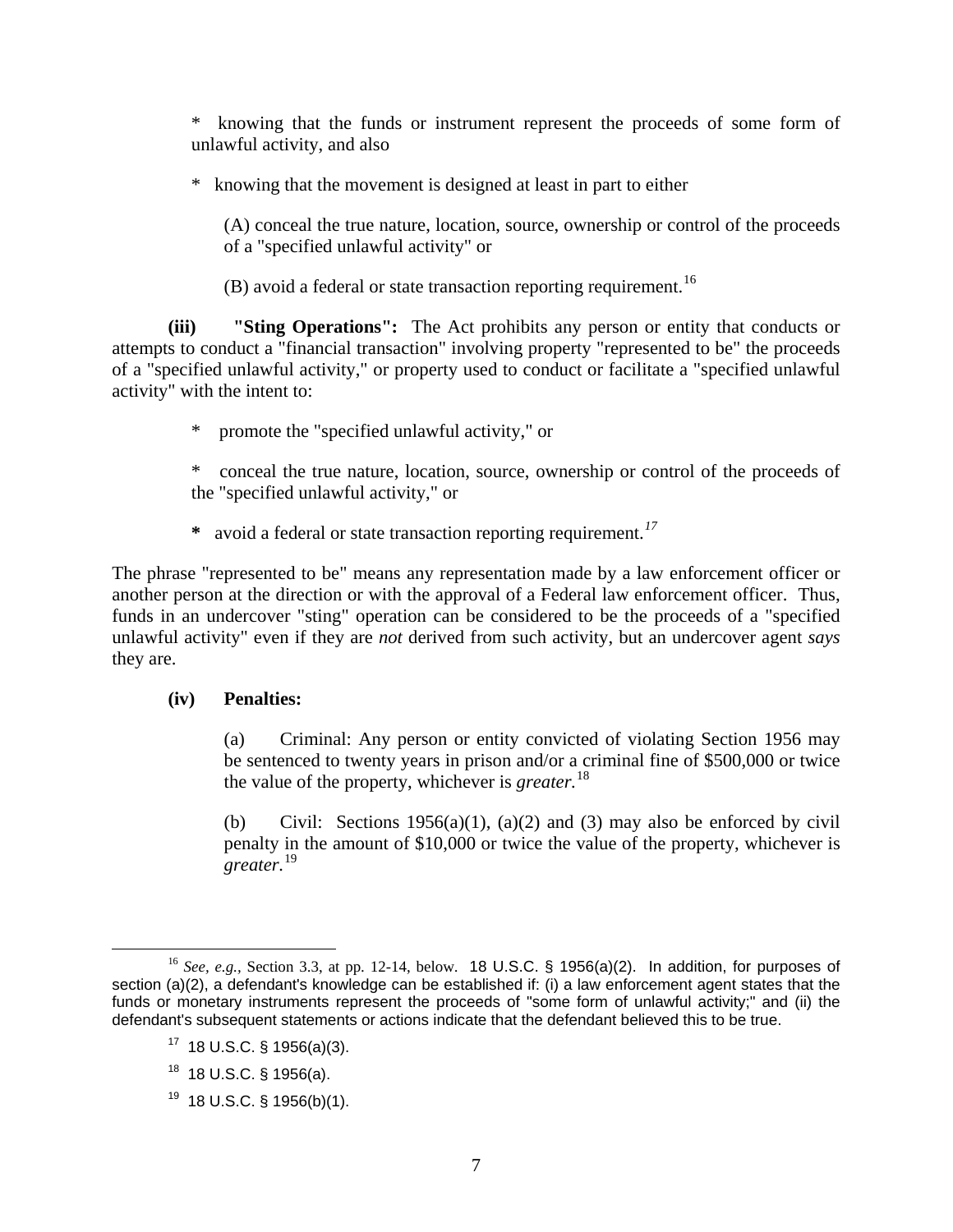(c) Forfeiture: Any real or personal property involved in a transaction or attempted transaction in violation 2of section 1956, or any property traceable to such property, is subject to civil or criminal forfeiture by the United States. $^{20}$  $^{20}$  $^{20}$ 

However, "tracing" the property to the offense is *not* required under two circumstances. First, if funds subject to forfeiture are deposited at a foreign bank, and that foreign bank has an "interbank account" with a U.S. bank, a branch or agency of a foreign bank in the U.S., or a broker or dealer registered with the SEC. In such cases, funds may be seized directly from the "interbank account" and neither the foreign bank nor the U.S. entity holding the "interbank account" has standing to contest the forfeiture. $21$ 

The second instance in which "tracing" is not required is in a civil forfeiture action in which the subject property consists of cash or monetary instruments in bearer form deposited into a financial institution, if the forfeiture action is commenced within one year of the offense that is the basis for the forfeiture.<sup>[22](#page-7-2)</sup>

**(v) Extraterritorial Jurisdiction:** Section 1956 applies not only to persons and entities inside the United States, but also, under certain circumstances, to persons and entities located *outside* the U.S. The Act confers jurisdiction over conduct that occurs in foreign countries and conduct by a foreign person or foreign "financial institution" if

\* the conduct is by a U.S. citizen; or

the conduct is by a non-United States citizen and occurs at least in part in the United States; and

\* the transaction or series of related transactions involves funds or monetary instruments of a value exceeding \$10,000.

 In addition, the federal courts have jurisdiction over foreign persons and entities for the propose of imposing the civil penalties for a violation of  $\S$ § 1956(a)(1), (a)(2) or (a)(3) when the foreign person or entity

> \* commits one of the three offenses involving a financial transaction that occurs in whole or in part in the United States;

> \* converts to his, her or its own use property that has been forfeited to the United States by court order; or

 $20$  18 U.S.C. § 981(a)(1).

<span id="page-7-2"></span><span id="page-7-1"></span><span id="page-7-0"></span><sup>&</sup>lt;sup>21</sup> 18 U.S.C. § 981(k). An "interbank account" means any account held by a foreign bank in the United States primarily for the purpose of facilitating customer transactions. *See* 18 U.S.C. §§ 981(k)(4)(a) and 984(c)(2)(B).

 $22$  18 U.S.C. § 984.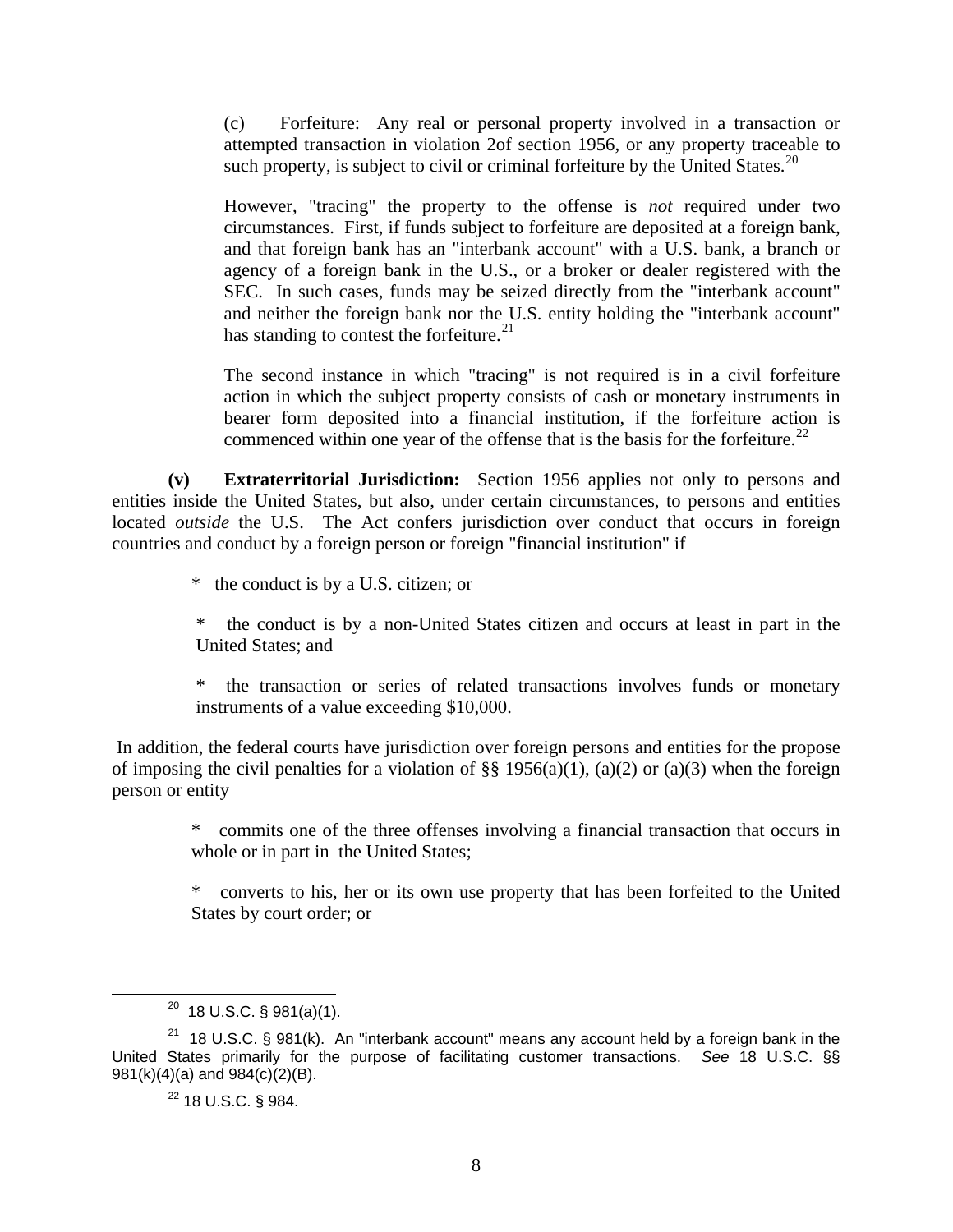**\*** the foreign person is a "financial institution" that maintains a bank account at a financial institution in the United States. $^{23}$  $^{23}$  $^{23}$ 

The term "financial institution" is includes any of the several dozen types of businesses defined as such in the Bank Secrecy Act (31 U.S.C.  $\S$  5312(a)(2)), or any foreign bank.<sup>[24](#page-8-1)</sup> For purposes of enforcing section 1956(a), a U.S. court may issue a restraining order to ensure that any bank account or other property held in the United States by a defendant is available to satisfy a judgment. The courts have the authority to appoint a Federal Receiver to find and collect all of a defendant's assets, wherever located, to satisfy a civil or criminal judgment, or an order of forfeiture. The Federal Receiver is granted substantial powers to accomplish this task.<sup>[25](#page-8-2)</sup>

**(c) 18 U.S.C. § 1957:** Section 1957 (entitled "Engaging in Monetary Transactions in Property Derived from Specified Unlawful Activity") makes it illegal for any person or entity to knowingly engage or attempt to engage in a "monetary transaction" in "criminally derived property" of a value over \$10,000, if the property is, in fact, derived from a "specified unlawful activity." The definitions applicable to section 1956 apply also to section 1957.

A "monetary transaction" means the deposit, withdrawal, transfer or exchange of funds or monetary instruments by, through or to a "financial institution."<sup>[26](#page-8-3)</sup> Since "financial institution" includes the broad array of businesses included under this term in the Bank Secrecy Act, the Act essentially makes it illegal to *spend* any funds derived from a "specified unlawful activity" without regard for the intent or purpose of the transaction.

Further, the government need not prove that the defendant knew that the offence from which the funds were derived was a "specified unlawful activity." It is enough for the defendant to know only that the funds were "criminally derived." Thus, and "financial institution" which *receives* funds in a transaction and knows, or is willfully blind" to the fact, that the funds come from criminal activity, can be held to have violated section 1957.

"Criminally derived property" means any property, in whatever form, constituting or derived from proceeds obtained from a criminal offense.<sup>[27](#page-8-4)</sup>

A "specified unlawful activity" has the same meaning as that used for purposes of 1956.<sup>[28](#page-8-5)</sup>

Similar to section 1956, this section also confers extraterritorial jurisdiction on the government to prosecute offenses. Under section 1957, an offense occurring *outside* the United States may be prosecuted if the defendant is a "United States Person." A "United States Person"

 $25$  18 U.S.C. §§ 1956(b)(2) through (4).

<span id="page-8-5"></span><span id="page-8-4"></span><span id="page-8-3"></span><span id="page-8-2"></span> $26$  18 U.S.C. § 1957(f). The term specifically excludes, however, paying an attorney for representation in a criminal matter.

 $27$  18 U.S.C. § 1957(f)(2).

 $^{28}$  18 U.S.C. § 1957(f)(3).

 $23$  18 U.S.C. § 1956(b(2).

<span id="page-8-1"></span><span id="page-8-0"></span><sup>&</sup>lt;sup>24</sup> 18 U.S.C. § 1956(c)(6). The "financial institutions" included in the Bank Secrecy Act are listed in Section 3.2(a) at p. 9, below.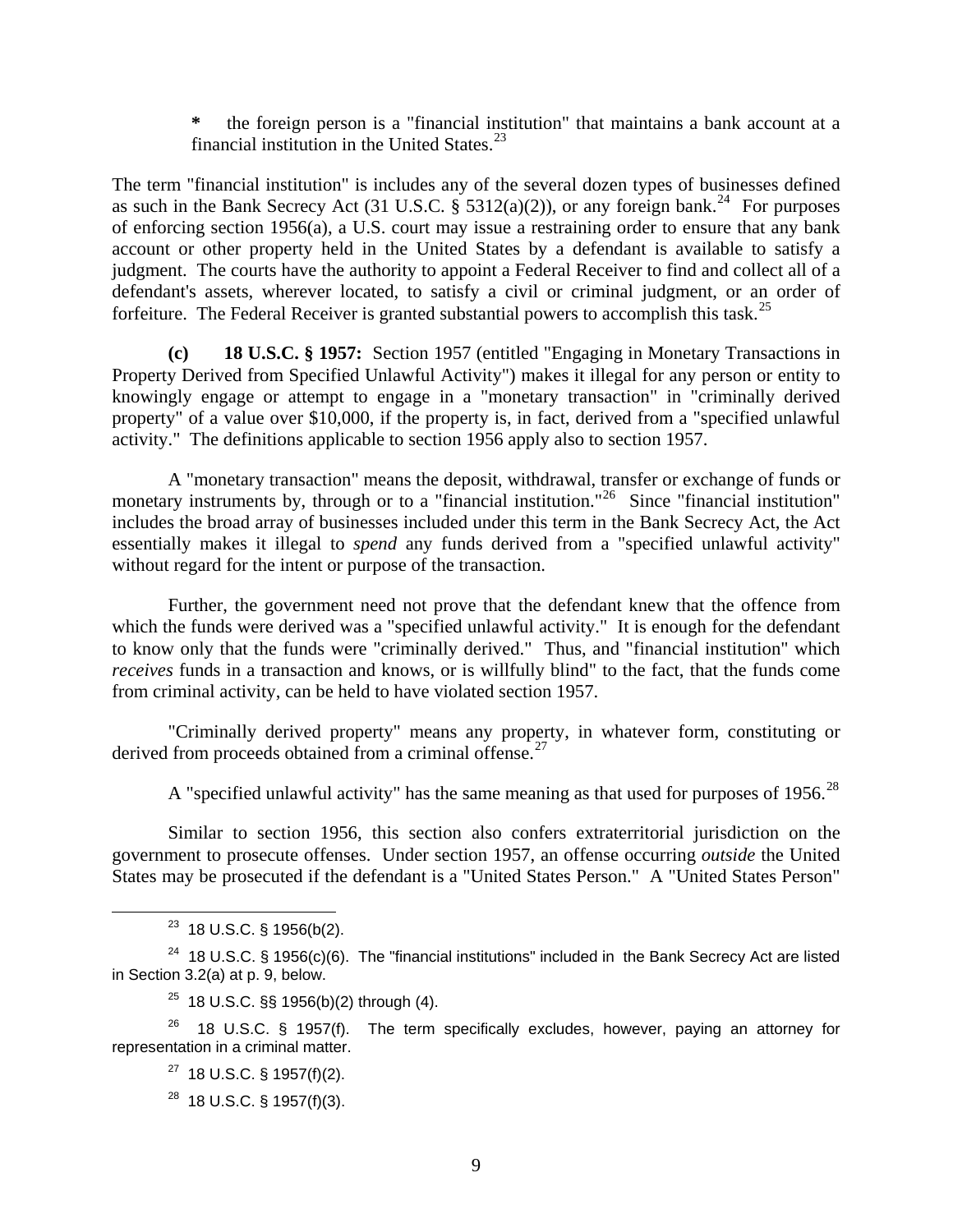includes a national of the U.S., any resident alien, any person within the U.S., any entity composed principally of nationals or permanent resident aliens of the U.S., or any corporation organized under the laws of the U.S., any state, the District of Columbia, or any territory or possession of the U.S. $^{29}$  $^{29}$  $^{29}$ 

Violations of section 1957 are punishable by imprisonment for up to ten years. In addition, the forfeiture provisions described above in Section  $1.1(a)(iv)$  also apply to violations of section 1957.

### **2. The Bank Secrecy Act**

The Bank Secrecy Act (or "BSA") (31 U.S.C. 5311 *et seq.*) is the law that establishes the basic *regulatory* framework for anti-money laundering regulations.<sup>[30](#page-9-1)</sup> Unlike the Money Laundering Control Act, the BSA applies only to certain types of businesses. The types of businesses it applies to are further limited by the implementing regulations issued by the Secretary of the Treasury.

The BSA applies to businesses classified as "financial institutions," and authorizes the U.S. Treasury Department to require that certain anti-money laundering actions, including reporting of large cash (*i.e.,* over \$10,000) transactions, making and keeping certain records, implementing a formal, written Anti-Money Laundering Compliance Program, and mandatory reporting of "suspicious activity" to the federal government.

**(a) "Financial Institutions" Defined:** The term "financial institution" means much more than banks. The term is defined in 31 U.S.C. 18 U.S.C. 5312(a)(2) and (c) to include: (1) an insured bank (as defined in section 3(h) of the Federal Deposit Insurance Act (12 U.S.C. 1813(h)); (2) a commercial bank or trust company; (3) a private banker; (4) an agency or branch of a foreign bank in the United States; (5) any credit union; (6) a thrift institution; (7) a broker or dealer registered with the SEC under the Securities Exchange Act of 1934 (15 U.S.C. 78a *et seq*;); (8) any futures commission merchant, commodity trading advisor, or commodity pool operator registered or required to be registered under the Commodity Exchange Act; (9) a broker or dealer in securities or commodities; (10) an investment banker or investment company; (11) "money services businesses" or "MSBs";<sup>[31](#page-9-2)</sup> (13) an operator of a credit card system (14) an insurance company; (15) a dealer in precious metals, stones, or jewels; (16) a pawnbroker; (17) a loan or finance company; (18) a travel agency; (19) a money transmitter; (20) a telegraph company; (21) a business engaged in the sale of automobiles, airplanes, and boats; (22) persons

 $29$  18 U.S.C. §§ 1957(d)(2) and 3077(2).

<span id="page-9-1"></span><span id="page-9-0"></span> $30$  However, the provisions of the BSA can also be enforced through criminal prosecution against individuals and businesses. A willful violation of the BSA or a regulation prescribed under the BSA is punishable by fine of up to \$250,000 and imprisonment for up to five years. Such violations, if committed while violating another law of the United States or as part of a pattern of any illegal activity involving over \$100,000 in a one year period are punishable by a fine of up to \$500,000 and imprisonment for up to ten years. Violations of sections 5318(i) or (j) (relating to private banking and correspondent accounts), or any regulations or special measures imposed under section 5318(A), are punishable by a fine equal to not less than two times the amount of the transaction, but not more than \$1 million. 18 U.S.C. § 5322.

<span id="page-9-2"></span><sup>&</sup>lt;sup>31</sup> MSBs include: currency dealers or exchangers; check cashers; issuers or sellers of cashier's checks, traveler's checks, money orders, or stored value; and money transmitters. 31 C.F.R. 103.11(uu).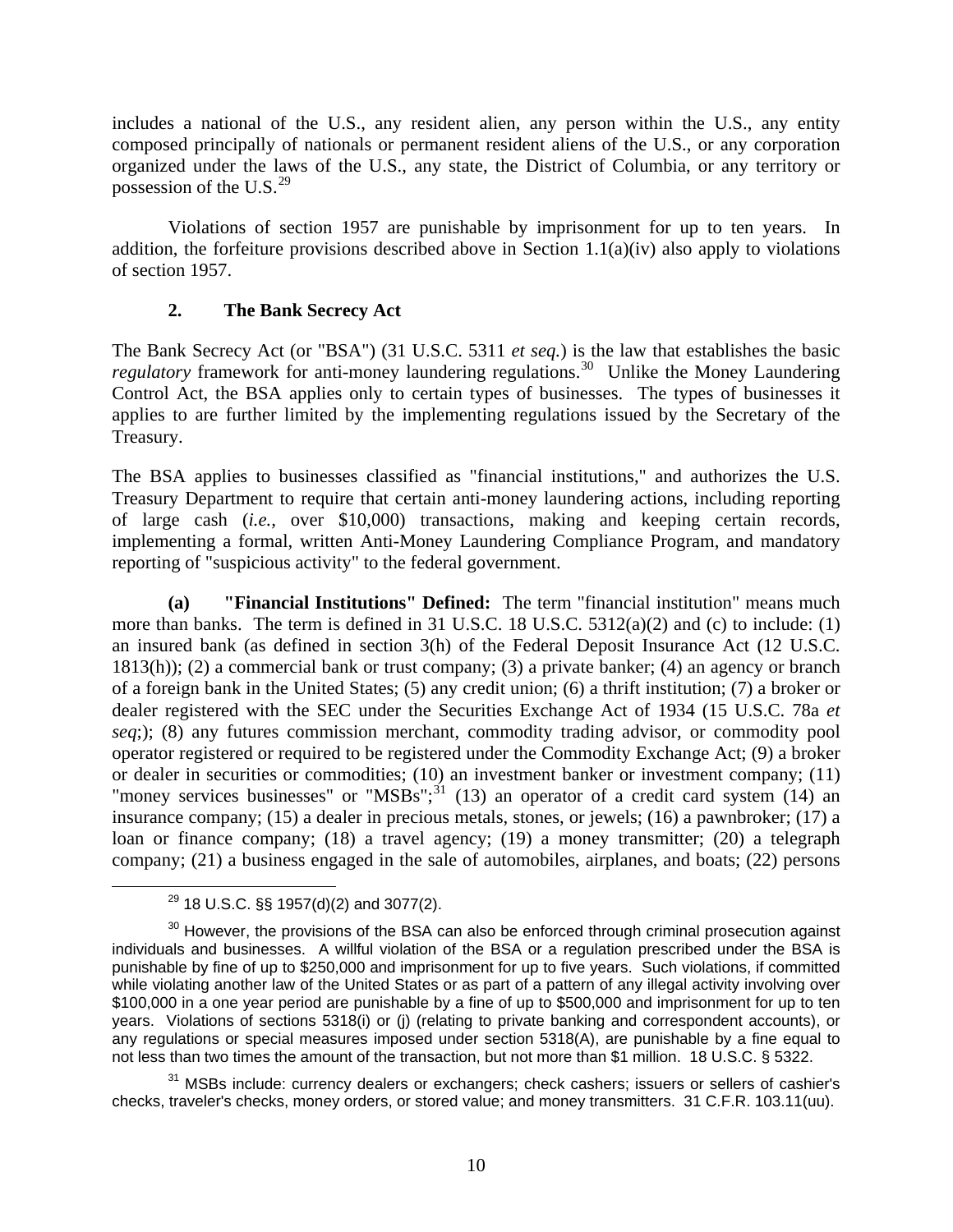involved in real estate closings and settlements; (23) the U.S. Postal Service; (24) an agency of the U.S. government or of a state or local government carrying out a power or duty of a business described in section 5312; (25) a casino, a gambling casino, or gaming establishment with an annual gaming revenue of more than \$1 million annually; (26) any business engaging in an activity the Secretary determines by regulation to be similar to, related to, or a substitute for any business described in section 5312; and (27) any other business designated by the Secretary whose cash transactions have a high degree of usefulness in criminal, tax, or regulatory matters*.* 

**(b) Regulatory Implementation of the Bank Secrecy Act:** The Secretary of the Treasury has issued regulations requiring the implementation of anti-money laundering programs only for *some* of the "financial institutions" listed in the Bank Secrecy Act, and has exempted others. All of the implementing regulations are found at 31 C.F.R. 103.

Currently, the "financial institutions" subject to specific implementing regulations are: all banks regulated by a federal regulatory agency; businesses regulated by the SEC; credit unions regulated by the National Credit Union Administration; mutual funds; "money services businesses;" operators of credit card systems; some dealers in precious metals, precious stones or jewels; and certain life insurance companies.<sup>[32](#page-10-0)</sup> All other businesses that fall within the definition of "financial institution" have been exempted from the provisions of the BSA, at least for the time being.<sup>[33](#page-10-1)</sup> A careful reading of the BSA regulations is important for all "financial" institutions" because some types of businesses that fall within the general description (particularly line insurance companies and dealers in precious metals, stones or jewels) may be excluded from the regulatory definitions.<sup>[34](#page-10-2)</sup>

**(c) General Regulatory Requirements for Subject Financial Institutions:** The basic anti-money laundering requirements that the BSA imposes on "financial institution" are: (i) implementing an Anti-Money Laundering Program; (ii) the implementation of "Customer Identification Programs ("CIP"); and (iii) the reporting of "suspicious transactions" to the Treasury Department. Not all of these requirements are equally applicable to subject "financial institutions," and accordingly careful review of the applicable regulations is necessary.

<span id="page-10-0"></span><sup>32</sup> *See* variously: 31 C.F.R. 103.120; 103.125; 103.130; 103.135; 103.137; 103.140*.* Regulations applicable to "dealers in precious metals, precious stones or jewels" are of limited application and generally exempt retail businesses. *See* 31 C.F.R. 103.140. In regard to insurance companies, only those companies that are engaged within the United States as a business in the issuing of a permanent life insurance policy (other than group policies), annuity contracts (other than group contracts) and "any other insurance product with features of cash value or investment" are required to implement anti-money laundering programs. *See* 31 C.F.R. 103.137.

<span id="page-10-1"></span><sup>&</sup>lt;sup>33</sup> 31 C.F.R. 103.170. These include businesses such as: agencies of federal, state or local government carrying out a duty or power described in the definition of "financial institution;" loan or finance companies; travel agencies; telegraph companies; sellers of automobiles, airplanes and boats; persons involved in real estate closings or settlements; private bankers; commodity pool operators; commodity trading advisors; and investment companies; some insurance companies; and some dealers in precious metals, stones or jewels. However, *proposed* regulations have been published for "Unregistered Investment Companies" (*see,* 67 Federal Register, 60617, Thursday, September 26, 2002) and a regulatory scheme for "persons involved in real estate closings or settlements" is apparently under consideration (*see,* 68 Federal Register, 17569, Thursday, April 10, 2003, ). No *final* rules have yet been issued for these two categories of "financial institution."

<span id="page-10-2"></span> $34$  The list of exempted "financial institutions" is found at 31 C.F.R. 103.170.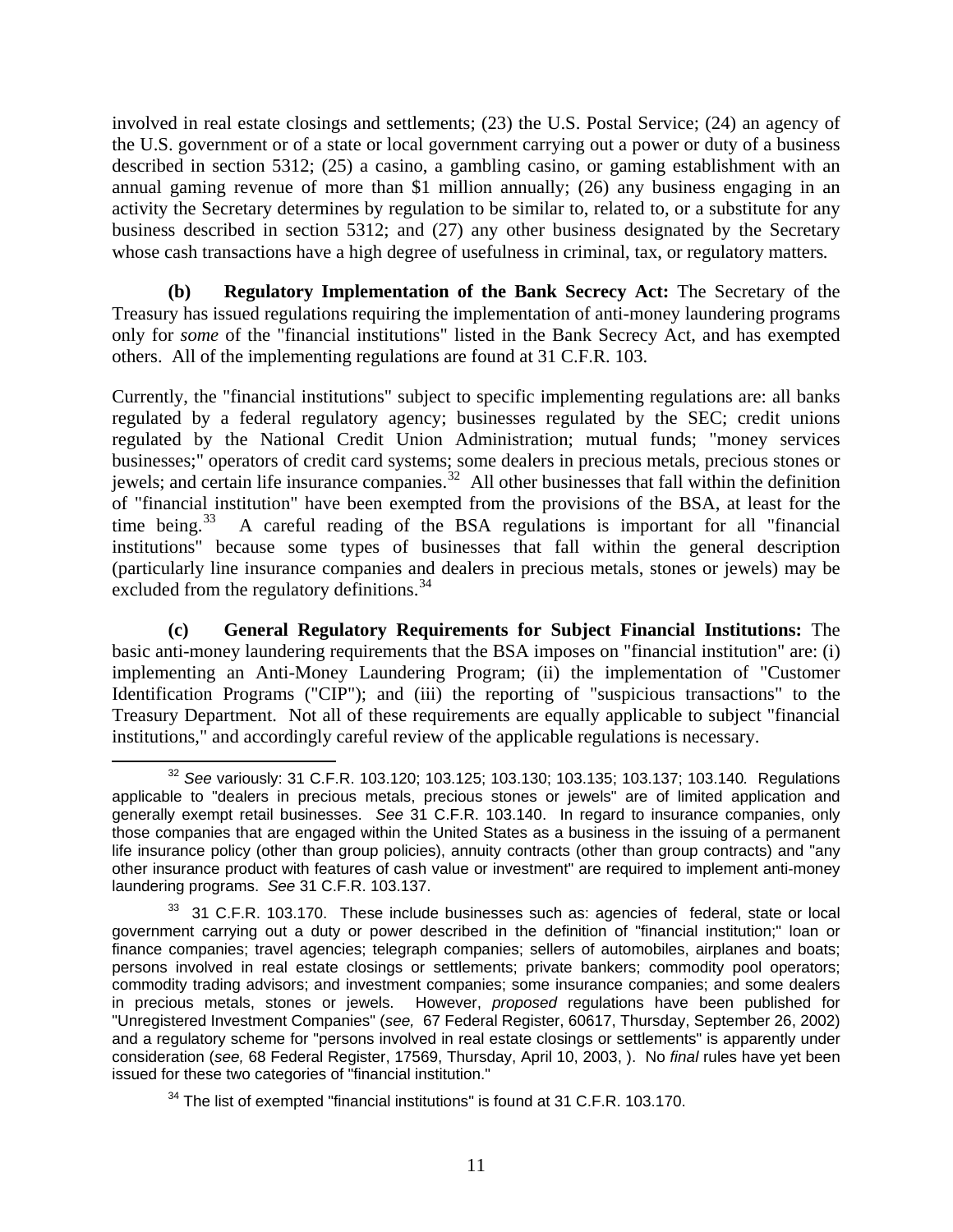(i) Anti-Money Laundering Programs: All Anti-Money Laundering Programs must be in writing. The Bank Secrecy Act and the implementing regulations further require that institutions subject to implementing such Programs must also: (i) formally appoint an Anti-Money Laundering Compliance Officer who is in overall charge of the Program; (ii) the periodic training of appropriate employees about the institution's anti-money laundering policies and procedures; and (iii) the periodic independent audit of the Anti-Money Laundering Program to ensure it has been implemented and is being followed.<sup>[35](#page-11-0)</sup>

Anti-Money Laundering Programs must be "risk based." This means that each institution must carefully consider its customer base, products, services, geographic areas of operation and market area in order to determine the degree of money laundering risk the institution faces, and degree of risk associated with each of these various categories. As a practical matter, this involves the preparation of a written "Risk Assessment" covering each of the factors just noted. Then, based upon that assessment, the institution must develop written policies and procedures specifically designed to address the degree of risk and detect, deter and report money laundering or terrorist financing activity.

(ii) Customer Identification Programs (or "CIP") is required only for some "financial institutions." These include banks, savings associations, credit unions, securities broker dealers, futures commission merchants and introducing brokers, mutual funds and "money services businesses."<sup>[36](#page-11-1)</sup> The Program must be in writing and, if the institution is also required to have an anti-money laundering program, it must be included as part of that program. CIP must include, at a minimum, procedures to verify the name, date of birth, address or principal place of business and identification number. Verification may be done through documents specifically set forth in the Program (generally, a government-issued photo identification for persons, or documents showing the legal existence of an entity). Verification may be made through non-documentary procedures, but the specific procedures must be specified in the Program. The Program must also prescribe the procedures to be followed by the institution when verification cannot be accomplished, including the circumstances under which an account must be closed for lack of verification. The institution must maintain copies of all records and documents used in the verification process.

 (iii) Reporting of "Suspicious Transactions": *Some* "financial institutions are required to report in writing "suspicious transactions" to the Treasury Department (specifically, to the Financial Crimes Enforcement Network, or "FinCEN"). The "financial institutions" subject to this requirement are: (i) banks;  $37$  (ii) mutual funds; (iii) insurance companies covered under 31 C.F.R. 103.137; (iv) brokers or dealers in securities; (v) futures commission merchants and introducing brokers in commodities; (vi) "money services businesses;" and (vii) casinos.<sup>[38](#page-11-3)</sup>

35 31 U.S.C. §5318(h).

<sup>36</sup> *See variously,* 31 C.F.R. 103. 121 through 123, and 103.131.

<span id="page-11-3"></span><span id="page-11-2"></span><span id="page-11-1"></span><span id="page-11-0"></span> $37$  "Banks" include all commercial banks, trust companies, savings or building and loan institutions and credit unions organized under federal or state law; private banks; institutions insured under the National Housing Act; savings banks; and foreign banks operating in the United States. 31 C.F.R. 103.11(c).

<sup>38</sup> *See variously,* 31 C.F.R. 103.15 through 103.21.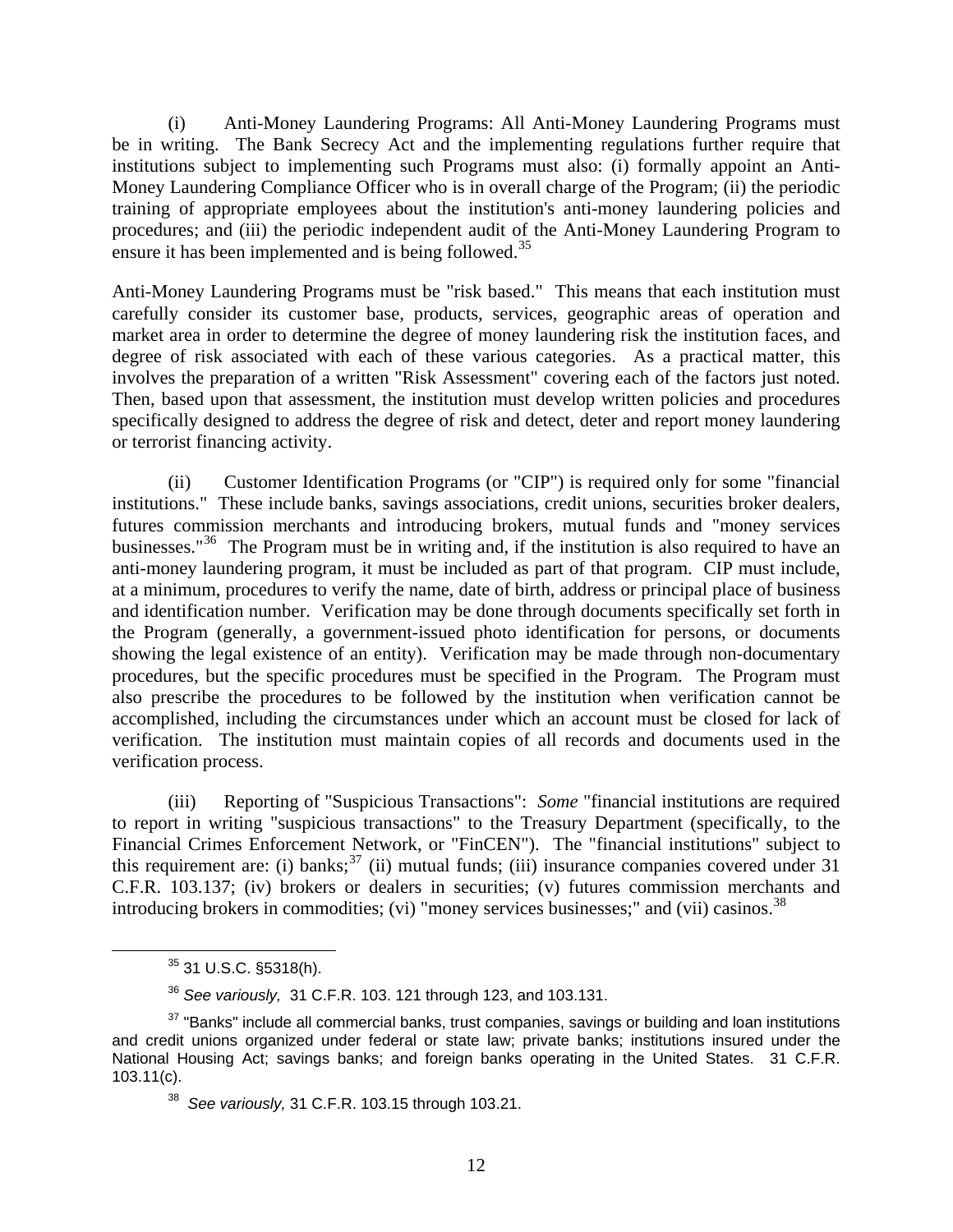Generally, transactions are considered to be "suspicious" and subject to the reporting requirement where the institution knows, suspects or has reason to suspect that a transaction: (i) involves funds derived from illegal activities; (ii) is intended or conducted in order to hide or disguise funds or assets derived from illegal activities; (iii) is designed to evade any reporting or other requirements of the Bank Secrecy Act or the BSA regulations; (iv) has no business or apparent lawful purpose; or (v) is not normal for the customer involved, and the institution knows of no reasonable explanation for the transaction.

The Bank Secrecy Act provides a "safe harbor" for "financial institutions" (and their officers, directors, employees and agents) reporting suspicious transactions or activity. No "financial institution" may he held liable to any person or entity under and any federal stature or regulation, or under the constitution, law or regulation of any state or political subdivision, for disclosing suspicious activity or for failing to notify the person or entity who is the subject of or named in the report.<sup>[39](#page-12-0)</sup>

No "financial institution" (or any officer, director, employee or agent) may notify any person or entity involved in the activity or transaction that the transaction or activity has been or is intended to be reported.<sup>[40](#page-12-1)</sup>

The form used for reporting "suspicious transactions" depends upon the type of institution making the report. In all cases, however, the report must be filed within thirty days after the date of the detection of the facts that constitute grounds for filing. Filing may be delayed an additional thirty days in order to enable the institution to identify a suspect, but in no case may filing be delayed more than sixty days. Transactions involving on-going money laundering schemes or terrorist financing must be verbally reported immediately upon suspicion to an appropriate law enforcement agency.

# **3. Reporting Large Cash Transactions**

The unique feature of cash is that it leaves little or no documentary evidentiary trail. Unlike credit card transactions or a check purchases, which leave records identifying the date and nature of the transaction as well as the names of the persons involved, when a person engages in a cash transaction there is rarely any record (other than a personal receipt) of the transaction's occurrence, and a record showing the nature of the transaction or, more importantly, the persons involved in it, is even rarer still. In an effort to overcome the absence of a paper trail in cash transactions, federal laws require virtually all businesses in the United States to file reports with the federal government on all cash transactions over \$10,000.

**(a) Cash Reporting for Certain "Financial Institutions": Currency Transaction Reports:** Section 5313 of the Bank Secrecy Act authorizes the Secretary of the Treasury to require domestic financial institutions to make certain reports regarding the transfer of currency. Pursuant to this authority, the Secretary requires that certain financial institutions must report all

<span id="page-12-1"></span><span id="page-12-0"></span> $39$  31 U.S.C. § 5312(g)(3). The "safe harbor" applies to any "financial institution" that makes a "voluntary" disclosure. *Id,* Therefore, the "safe harbor" applies even to *all* "financial institutions," including those that are not *required* by regulation to make such reports.

 $40$  31 U.S.C. § 5318(g)(2).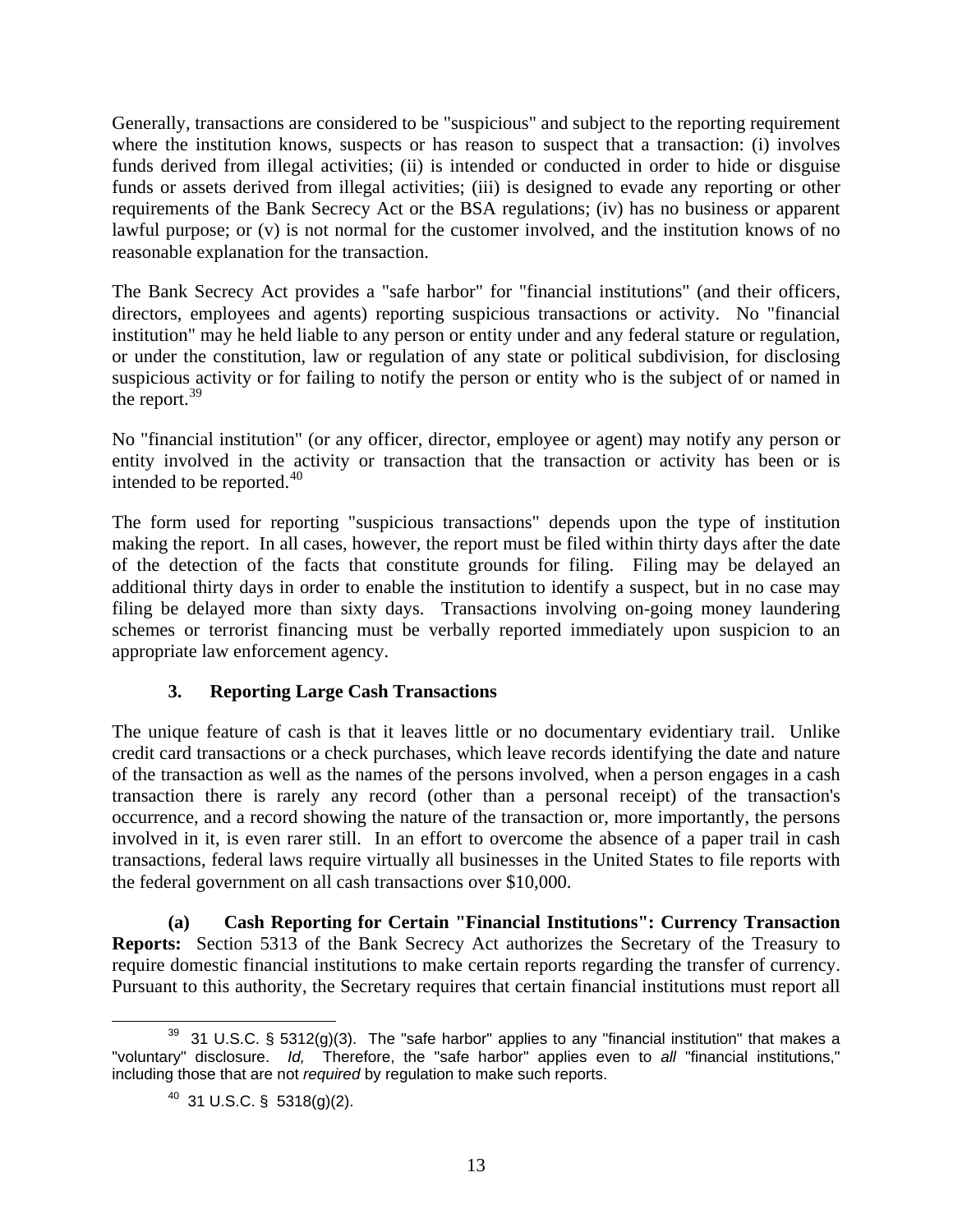cash transactions in excess of \$10,000 which occur within a single business day by or on behalf of the same person.[41](#page-13-0) Cash transactions are those involving the coin or paper money of the United States, as well as foreign currency.<sup>[42](#page-13-1)</sup>

Reports must be made within fifteen days of the transaction to the Internal Revenue Service on a "Currency Transaction Report" ("CTR") or FinCEN Form 104.[43](#page-13-2) A reportable cash transaction includes the aggregate of multiple cash transactions conducted at all of a reporting institution's branches and agencies on a single day if the transactions are conducted by or on behalf of the same person or entity.

It is illegal to intentionally fail to file a CTR, or to intentionally file one that is inaccurate or purposely omits required information. Violations are punishable as violations of the Bank Secrecy Act.

The financial institutions required to report such transactions on Currency Transaction Reports include depository institutions such as banks, credit unions and thrift institutions, broker dealers in securities, commodities futures traders, "money services businesses (that is, currency dealers or exchangers; check cashers; issuers or sellers of cashier's checks, traveler's checks, money orders, or stored value; and money transmitters), and casinos and card clubs.<sup>[44](#page-13-3)</sup>

 (**b) Cash Reporting for Other Businesses: IRS Form 8300:** Section 5331 of the Bank Secrecy act and section 6050I of Title 26, United States Code, require that any person who is engaged in a trade or business and who, in the course of such trade or business, receives more than \$10,000 in cash in one transaction, or in two or more "related" transactions, is required to file a report of the transaction with FinCEN and the Internal Revenue Service. This requirement includes *all other* "financial institutions" not otherwise required to file CTRs, as well as *all other*  persons and businesses in the United States, if they receive over \$10,000 "cash" in the course of their trade or business.<sup>[45](#page-13-4)</sup> Although required by two separate statutes, reports are made on a single form, an IRS/FinCEN Form 8300, which is transmitted to the IRS.

It is illegal to intentionally fail to file a Form 8300, or to intentionally file one that is inaccurate or purposely omits required information. Violations are punishable by civil fines of up to \$100,000, or criminally by imprisonment up to ten years and a fine of up to \$500,000.

In addition to reporting "cash" transactions, every business must furnish a single, annual written statement to each person named on a Form 8300 which includes the name and address of the business, the total amount of cash reported to have been received in the calendar year from or on behalf of the person named in the Form, and a statement saying that the information was reported

<span id="page-13-4"></span><span id="page-13-3"></span><sup>44</sup> Reporting for certain customers may be exempted under the Treasury Department regulations. *See,* 31 C.F.R. 103.22(d).

45 31 C.F.R. 103.30.

41 31 C.F.R. 103.22.

 $42$  31 C.F.R. 103.11(h).

<span id="page-13-2"></span><span id="page-13-1"></span><span id="page-13-0"></span><sup>&</sup>lt;sup>43</sup> Casinos are required to use FinCEN Form 103. Casinos located in Nevada are required to use FinCEN Form 103-N.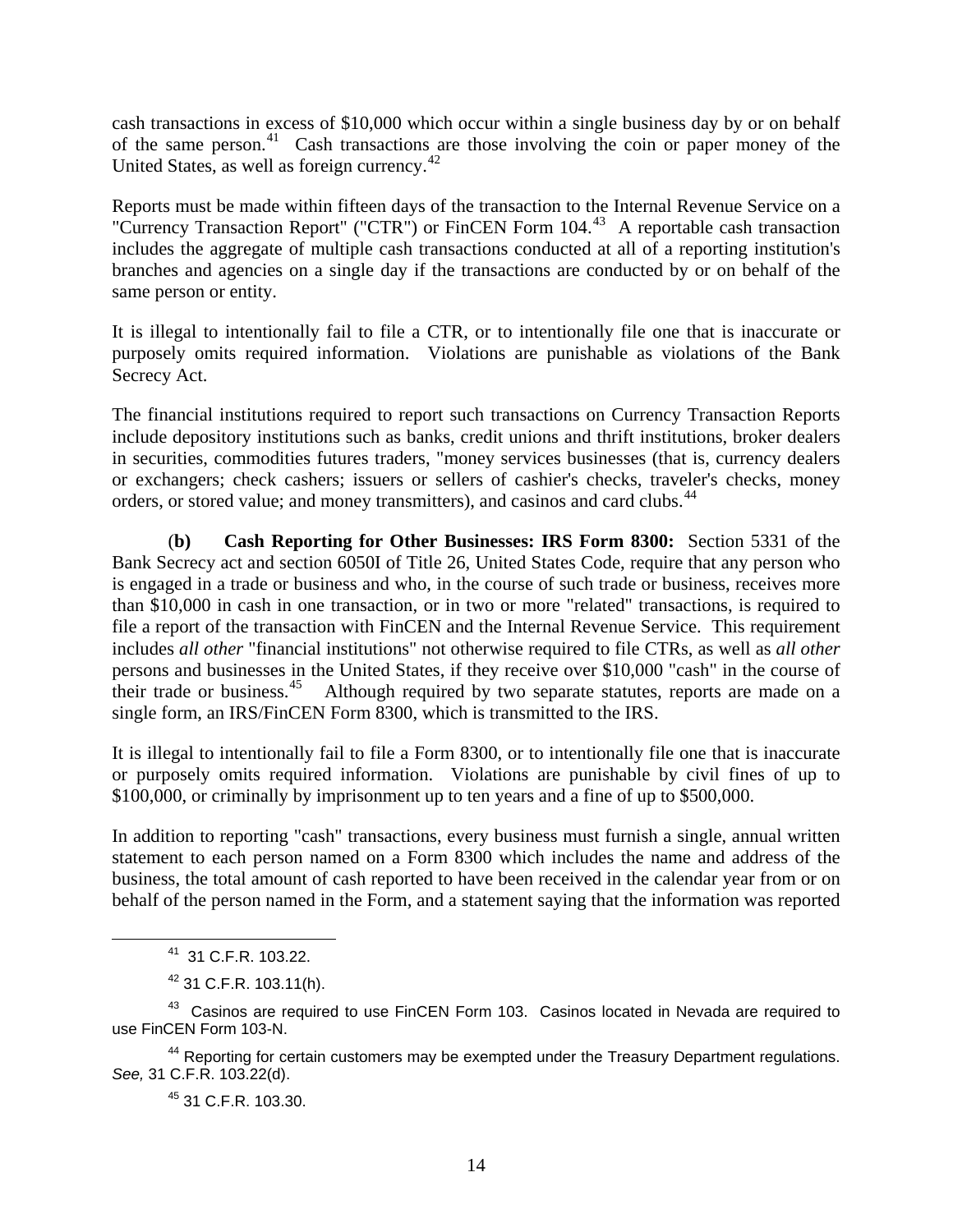to the IRS. The statement must be sent to each person named in the Form on or before January 31 of the year following the calendar year in which the cash was received.<sup>[46](#page-14-0)</sup>

 (i) What Constitutes "Cash": Reports are made on an IRS Form 8300. Like Currency Transaction Reports, "cash" includes not just U.S. currency, but also the currency of any other country. Unlike Currency Transaction Reports, however, "cash" is not limited just to currency. It also includes "monetary instruments," which are defined as cashier's checks (by whatever name called, including "treasurer's checks" and "bank checks"), bank draft, traveler's checks or money order *with a face value of under \$10,000*. [47](#page-14-1)

 (ii) Reportable Transactions: The law requires that if the Company receives more that \$10,000 in cash in one transaction or in two or more "related" transactions, it is required to file a Form 8300 with the Internal Revenue Service. A "transaction" means the underlying event precipitating the payer's transfer of currency to the recipient. This includes, but is not limited to, the sale of goods or services, the sale of real property, the sale of intangible property, the rental of real or personal property, the exchange of currency for other currency, the establishment or maintenance of a custodial, trust or escrow arrangement, the payment of a pre-existing debt, the conversion of currency into a negotiable instrument, the reimbursement for expenses paid, or the making or repayment of a loan.<sup>[48](#page-14-2)</sup>

Any transactions between a business and the same customer which occur within a twenty-four hour period are considered to be one transaction for reporting purposes. A Form 8300 must be filed within fifteen (15) days of the receipt of over \$10,000 cash.

 (iii) "Related" Transactions: Transactions are considered "related" for cash reporting purposes even if they occur over a period of more than 24 hours, if the receiving business knows or has reason to know that each transaction is one of a series of connected transactions.<sup>[49](#page-14-3)</sup>

For example, a customer intends to purchase a \$45,000 product from a business and pay over a five month period. The \$45,000 is a single transaction for cash reporting purposes. Therefore, if the customer pays \$9,000 each month for five months, if any part of any of the payments are made in cash, once the cash portions total over \$10,000 a Form 8300 must be filed on the cash payments. Thus, if the first \$9,000 payment is by personal check, the transaction is not reportable because a personal check is not cash. If the second payment is \$9,000 in cash, it is not reportable because the amount of cash received by the Company is under \$10,000. If the third payment is by cashier's check for \$9,000, a Form 8300 must be filed because the business has now received, in one transaction over \$10,000 in cash -- \$9,000 in currency and \$9,000 in a cashier's check (a "monetary instrument" which is the equivalent of cash). If the fourth payment is \$9,000 cash, a Form 8300 does not have to be filed because, after filing the first Form 8300, the \$10,000 count starts over again. If, however, the fifth payment is \$9,000 in a traveler's check (again, the "monetary instrument" equivalent of cash), a second Form 8300 must be filed because

<span id="page-14-0"></span>46 26 C.F.R. 1.6050I-1(f).

<span id="page-14-1"></span> $47$  31 C.F.R. 103.30(c)(1); 26 C.F.R. 1.6050(c)(ii)(B).

<span id="page-14-2"></span><sup>48 31</sup> C.F.R. 103.30(c)(12)(i).

<span id="page-14-3"></span><sup>49 31</sup> C.F.R. 103.30(c)(12(ii).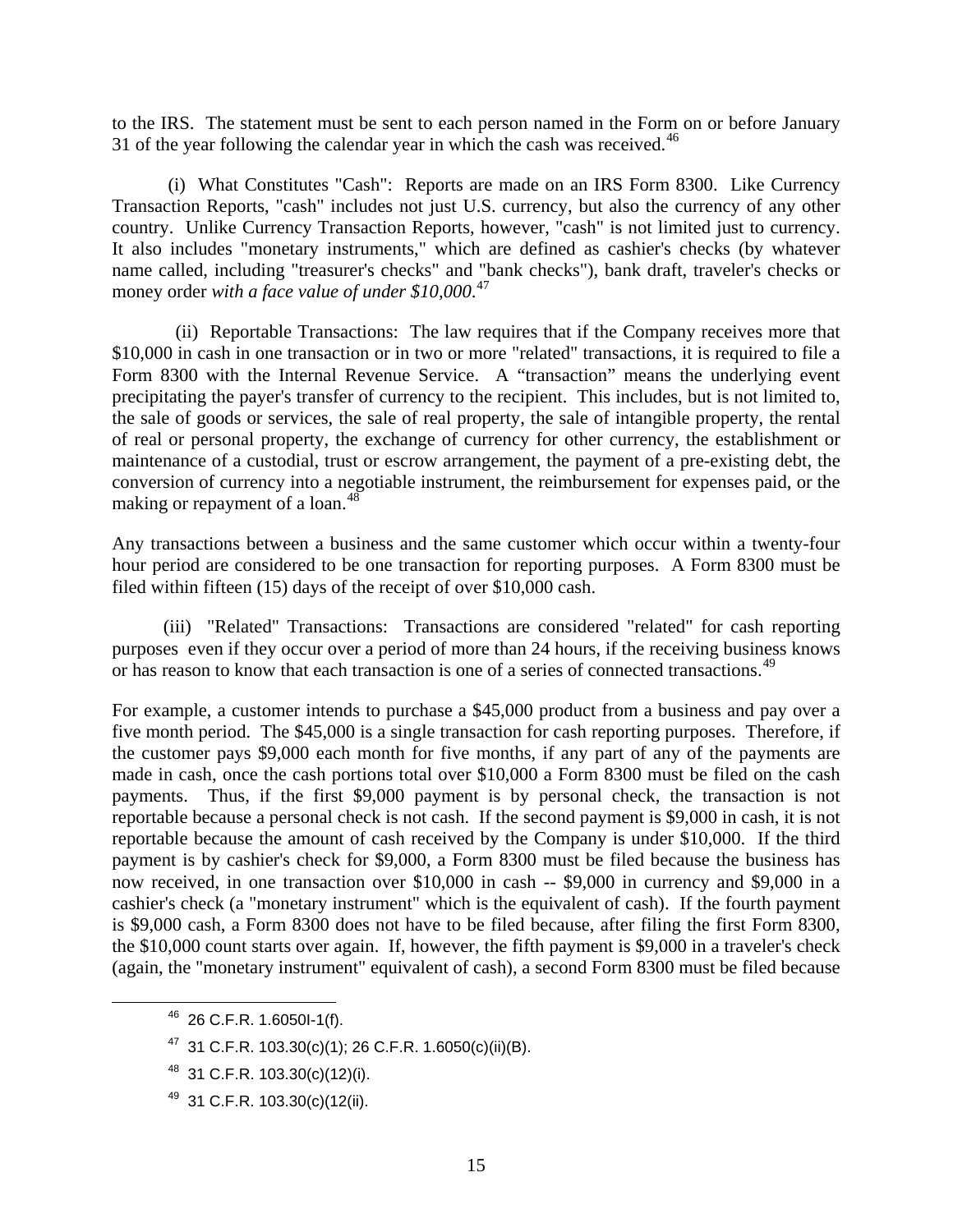the business has again received, in one transaction (the original \$45,000 transaction) over \$10,000 in cash -- \$9,000 in currency and \$9,000 in the traveler's check.

 (iv) Multiple Payments: The receipt of cash deposits or cash installment payments for a single transaction are reported differently, depending on the amounts of cash paid in the initial and subsequent payments.

If a customer's initial payment in one transaction is over \$10,000 cash, that payment must be reported on Form 8300 within 15 days of the transaction. If the initial payment is in cash but does not exceed \$10,000, then the initial payment must be combined with subsequent cash payments made within one year. As soon as the total of cash payments on the transaction exceeds \$10,000, a Form 8300 must be filed. If more cash payments on that transaction are later received within the one year period, they must be separately reported every time they total over \$10,000.

Returning to the \$45,000 hypothetical purchase, if the customer pays \$9,000 each month for five months, if any part of any of the payments are made in cash, once the cash portions total over \$10,000 a Form 8300 must be filed on the cash payments. For example, if the first \$9,000 payment is by personal check, the transaction is not reportable because a personal check is not cash. If the second payment is \$9,000 in cash, it is not reportable because the amount of cash received by the Company is under \$10,000. If the third payment is by cashier's check for \$9,000, a Form 8300 must be filed because the Company has received, in one transaction (the necklace purchase) over \$10,000 in cash -- \$9,000 in currency and \$9,000 in a cashier's check (the equivalent of cash). If the fourth payment is \$9,000 cash, a Form 8300 does not have to be filed because, after filing the first Form 8300, the count starts over again. If, however, the fifth payment is \$9,000 in a traveler's check (the equivalent of cash), a second Form 8300 must be filed because the Company has again received, in one transaction (the necklace purchase) over \$10,000 in cash -- \$9,000 in currency and \$9,000 in the traveler's check.

**(c) "Bulk Cash Smuggling":** Any person who physically transports, mails, ships, or causes the same, of any currency or "monetary instrument" in an aggregate amount of over \$10,000 into or our of the United States must report it to the U.S. Customs Service. The report must be made on a "Report of International Transportation of Currency or Monetary Instruments," also known as a "CMIR" or FinCEN Form 105.<sup>[50](#page-15-0)</sup>

The knowing and intentional failure to file the report the international movement of cash or monetary instruments in excess of \$10,000 may result in the seizure and civil or criminal forfeiture of the currency and monetary instruments being transported. If the currency or monetary instrument is concealed for the purpose of avoiding a report, the container or conveyance carrying the funds may also be seized. A knowing and intentional failure to report can be also punished criminally by imprisonment for up to five years.<sup>[51](#page-15-1)</sup>

<span id="page-15-1"></span><span id="page-15-0"></span>The report must be filed before or at the time of the entry or departure into or from the United States. It may also be made by mail on or before the date of entry, departure, mailing or

 $50$  31 C.F.R. 103.23(a).

<sup>51 31</sup> U.S.C. § 5332.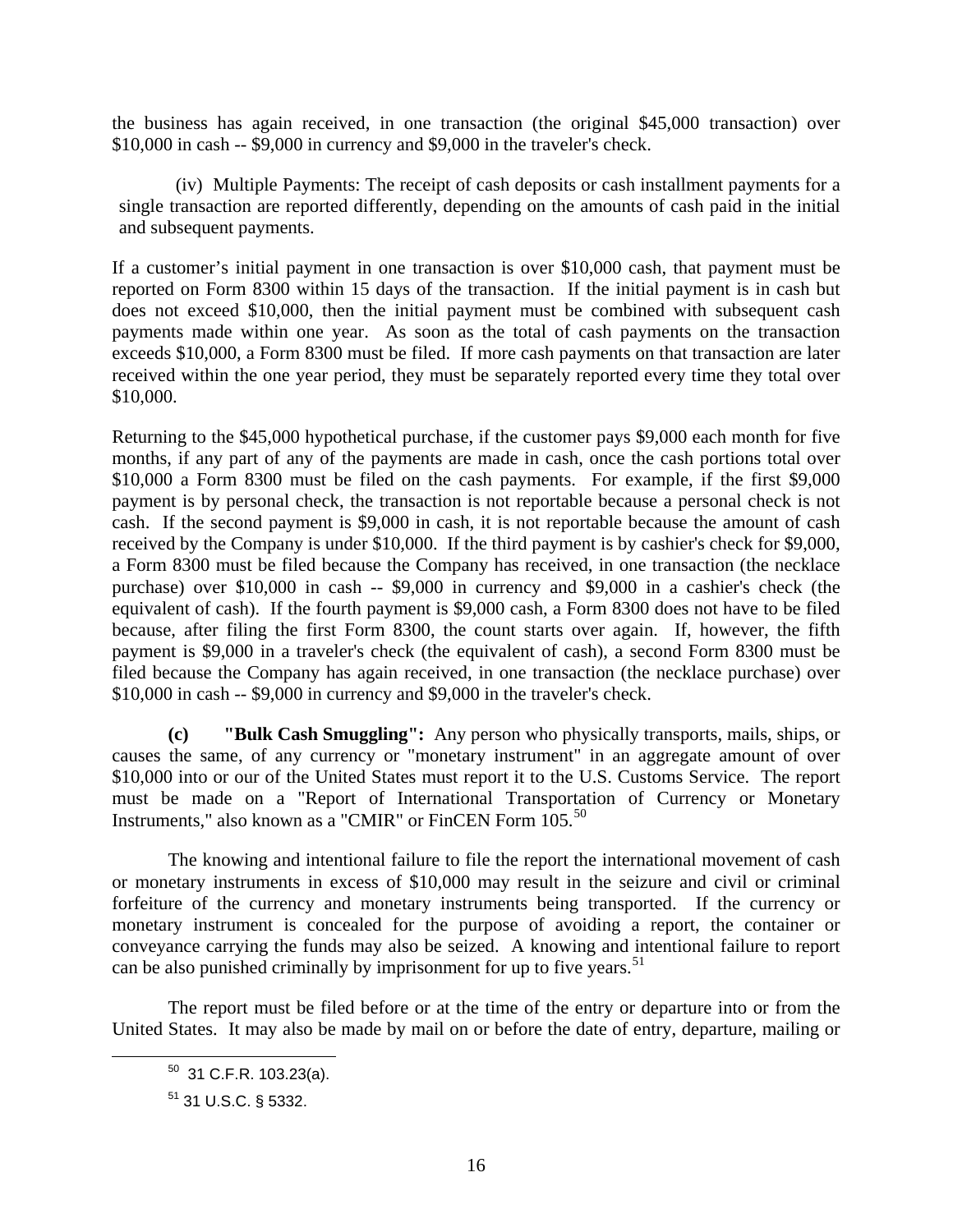shipping. However, as a practical matter, the report should be filed directly with U.S. Customs at the time or entry or departure.

A person *receiving* cash or monetary instruments from outside the United States must file a FinCEN Form 105 within fifteen days of receipt if the Form has not already been filed by the person sending or causing the sending of the funds $52$ 

For purposes of this law, "currency" means the coin or paper money of the United States, as well as the coin or paper money of a foreign country. Thus, the import or export of foreign currency whose value in U.S. dollars exceeds \$10,000 must be reported. The term "monetary instrument" means: traveler's checks in any form; all forms of negotiable instruments (including personal and business checks) that are either in bearer form, that may be endorsed without restriction, that are made out to a fictitious payee, or that are in any other form such that title passes upon delivery; incomplete instruments which are signed but with the payee's name left out; and securities or stocks in bearer form or whose title passes on delivery.<sup>[53](#page-16-1)</sup>

There are a number of *exceptions* to this reporting requirement, including:

(i) Banks, foreign banks, and securities broker dealers shipping by mail or by common carrier;

(ii) Certain overland shipments by a domestic commercial bank or trust company for an established customer;

(iii) Common carriers of passengers with respect to funds carried by passengers;

(iv) Common carriers of goods with respect to funds shipments not declared to the common carrier;

(v) A non-U.S. citizen or resident for funds mailed or shipped from abroad to a bank or broker dealer by mail or common carrier;

(vi) Issuers of traveler's checks.  $54$ 

**(d) "Structuring":** In order to avoid the large cash transaction reporting requirements, money launderers and terrorists frequently attempt to disguise one single cash transaction over \$10,000 as multiple, separate transactions, each under \$10,000. This type of activity, when designed to avoid the filing of any of the large cash transaction reporting forms, is called "structuring*.*"When done for the purpose of avoiding the filing of required large cash transaction reporting forms is illegal and is punishable by criminal prosecution and imprisonment up to five years. Such violations, if committed while violating another law of the United States

52 31 C.F.R. 103.23(b).

 $53$  31 C.F.R. 103.11(u).

<span id="page-16-2"></span><span id="page-16-1"></span><span id="page-16-0"></span> $54$  31 C.F.R. 103.23(c). However, all exempted persons would be well advised to file the FinCEN Form 105 regardless of any supposed exemption, in order to avoid erroneous seizures by U.S. Customs officials.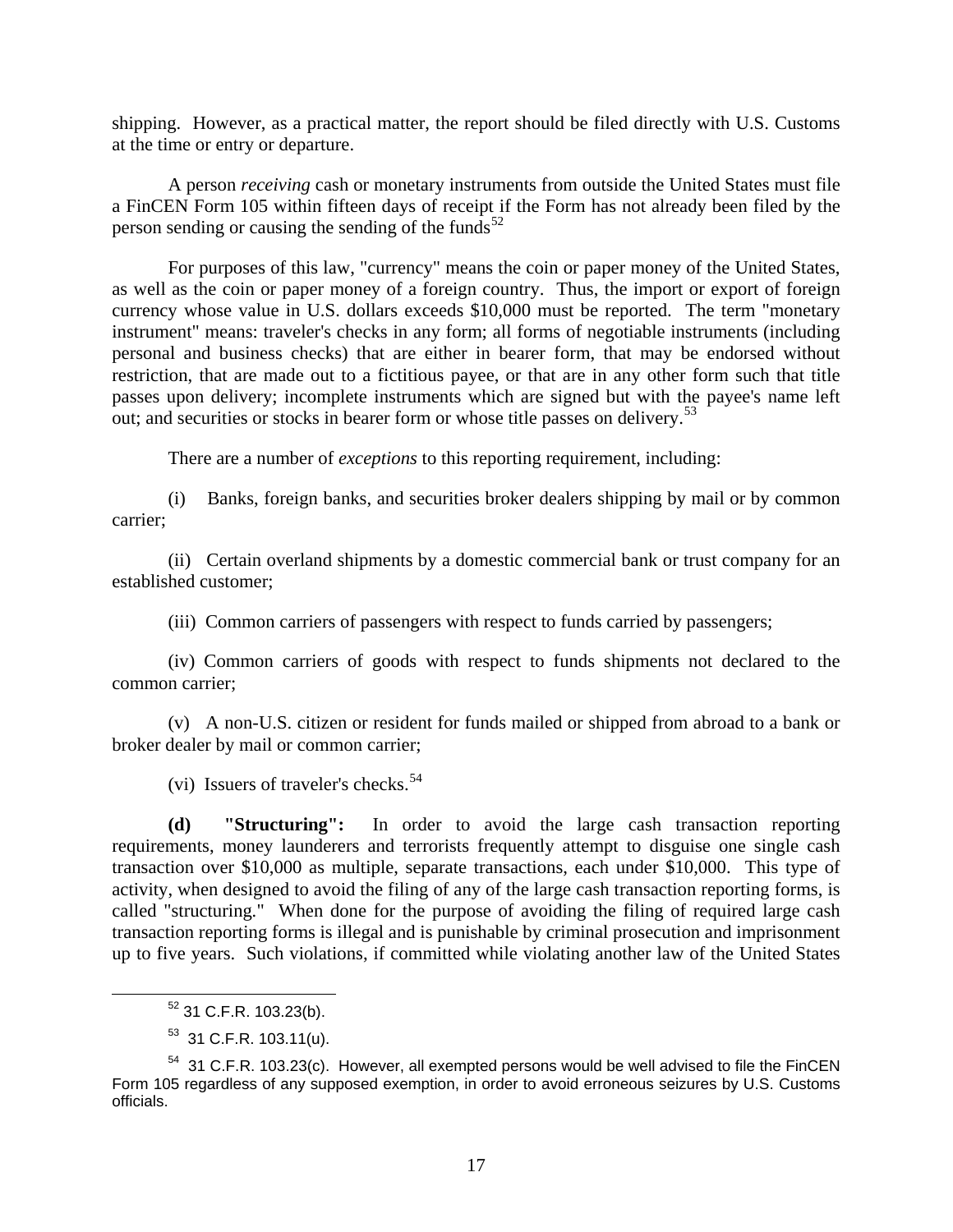or as part of a pattern of any illegal activity involving over \$100,000 in a one year period are punishable by a fine of up to \$500,000 and imprisonment for up to ten years.<sup>[55](#page-17-0)</sup>

 **4. Transactions With Prohibited Persons, Groups, Entities and Countries:** A number of federal laws impose severe restrictions and sanctions against various persons, groups, entities and countries considered to be terrorists, supporters or terrorist activity, or illegal narcotics "kingpins." These sanctions are implemented through regulations issued by the U.S. Treasury Department, Office of Foreign Assets Control ("OFAC") and apply to all "United States Persons."

Generally, a "United States Person" includes a national of the U.S. anywhere in the world, any resident alien, any person within the U.S., any entity composed principally of nationals or permanent resident aliens of the U.S., or any corporation organized under the laws of the U.S., any state, the District of Columbia, or any territory or possession of the U.S. Generally, for antimoney laundering and anti-terrorist financing purposes, the term does not include foreign subsidiaries of U.S. entities. However, the term *does* include, and the prohibitions *do* directly apply to, individual "United States Persons" located anywhere in the world, regardless of by whom they are employed.<sup>[56](#page-17-1)</sup>

OFAC maintains a list foreign the persons, groups, entities and countries deemed to be supporters of terrorist activity, terrorists, of international narcotics "kingpins" subject to the sanctions. This is generally known as the "OFAC List" or the "SDN List" (SDN stands for "Specially Designated National").

Generally, the OFAC regulations prohibit any United States Person from engaging in any transaction or transfer of any funds or property of whatever with a SDN. They further generally require that all property and assets of "SDNs" be either "blocked" (that is, placed in an interest bearing account not accessible by the SDN), or that any transaction involving any property or funds belonging to a SDN rejected, and promptly reported to OFAC. However, the precise prohibitions imposed by OFAC regulations against SDNs, and the specific requirements imposed on United States Persons, vary according to the particular reason for including the person, group, entity or country on the OFAC List. The OFAC regulations, which are voluminous, are generally found at 31 C.F.R. 500 through  $598<sup>57</sup>$  $598<sup>57</sup>$  $598<sup>57</sup>$  Since the specific sanctions, prohibitions and requirements imposed by OFAC regulations vary according to the reason a person, group, entity or country has been placed on the list, the names found on the List also refer to the particular reason for inclusion. It is thus important not only to identify SDNs, but also to know their specific designation in order to know the precise requirements and prohibitions imposed on United States Persons by the regulations.

55 31 U.S.C. § 5324.

<span id="page-17-1"></span><span id="page-17-0"></span><sup>56</sup> *See generally,* 18 U.S.C. § 3077(2). However, the specific OFAC regulations should be checked for the precise application of the OFAC regulations, as they may be different depending upon the sanction program involved.

<span id="page-17-2"></span><sup>&</sup>lt;sup>57</sup>A useful reference for finding the specific regulatory prohibitions and reguirements for specific sanctions programs can be found at 31 C.F.R. 500, Appendix A to Chapter V, located immediately following 31 C.F.R. 598.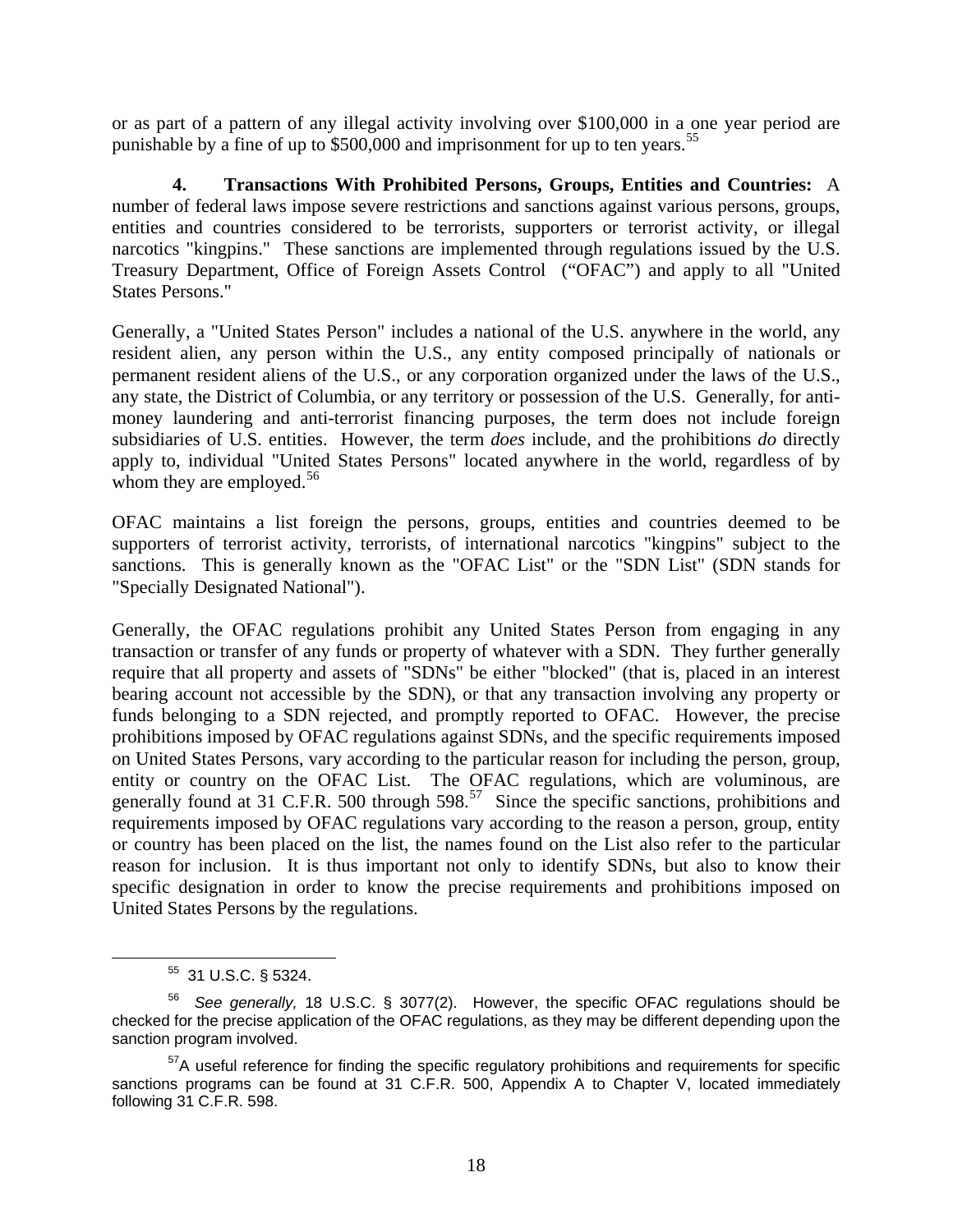As a general rule, it is illegal to conduct any business transaction, facilitate any business transaction, or provide any service to any person, group or organization on the OFAC List. Violations can be punished by severe fines and imprisonment, depending upon the statute and sanctions program involved, but civil fines imposed by OFAC against United States Persons violating OFAC regulations can be substantial, frequently involving hundreds of thousands of dollars and, in some cases, millions.

**5. Special Rules for "Money Services Businesses":** In addition to maintaining formal Anti-Money Laundering Programs and reporting "suspicious transactions," all "money services businesses are required to register with  $\text{FinCEN}^{\text{58}}$  $\text{FinCEN}^{\text{58}}$  $\text{FinCEN}^{\text{58}}$  Failure to register is a federal felony punishable by fine and imprisonment for up to five years.<sup>[59](#page-18-1)</sup>

In addition, many *states* also require money services businesses to register. Failure to register with a state, if required is required by state law, is a federal felony.<sup>[60](#page-18-2)</sup> It is, therefore, essential for every such business to not only comply with the federal registration regulations, but also to check the laws of each state in which it does business. In some cases, a money services business may have to file multiple registrations. Care must be taken to closely examine the definition of the term "money services business" under both the federal regulations and local state law, because they frequently differ. This can result in a business having to register in some states but not others, or with FinCEN but not with the state, or with the state but not with FinCEN.

Agents and branches of money services businesses are not required by federal regulation to register with FinCEN, although the business must report information about its branch locations or offices, and must maintain a list of its agents. This list must include each agent's name, address, telephone number, type of service provided by the agent, the agent's bank, the year the agent first became an agent, the number of branches or sub-agents the agent has, and a listing of the months in the preceding twelve months in which the agent's gross transaction amount exceeded \$100,000.<sup>[61](#page-18-3)</sup>

Registration is valid for a two-year period and a copy of the registration must be kept at a location in the United States for five years. If, however, the business is subject to a state registration requirement, then a change in control which requires re-registration with the state requires re-registration with FinCEN. In addition, the federal regulations also require reregistration with FinCEN if there is a transfer of more that ten per-cent of the voting power or equity interest of the business. Further, if the business experiences a more than fifty per-cent increase in the number of its agents during any registration period, the business must re-register with FinCEN. Re-registration must be done within 180 days of the event triggering the re-registration requirement.<sup>[62](#page-18-4)</sup>

- <span id="page-18-0"></span> $58$  31 C.F.R. 103.41(a).
- <span id="page-18-1"></span> $59$  18 U.S.C. § 1960(a).
- <span id="page-18-2"></span> $60$  18 U.S.C. § 1960(b).
- <span id="page-18-3"></span> $61$  31 C.F.R. 103.41(d).
- <span id="page-18-4"></span> $62$  31 C.F.R. 103.41(b).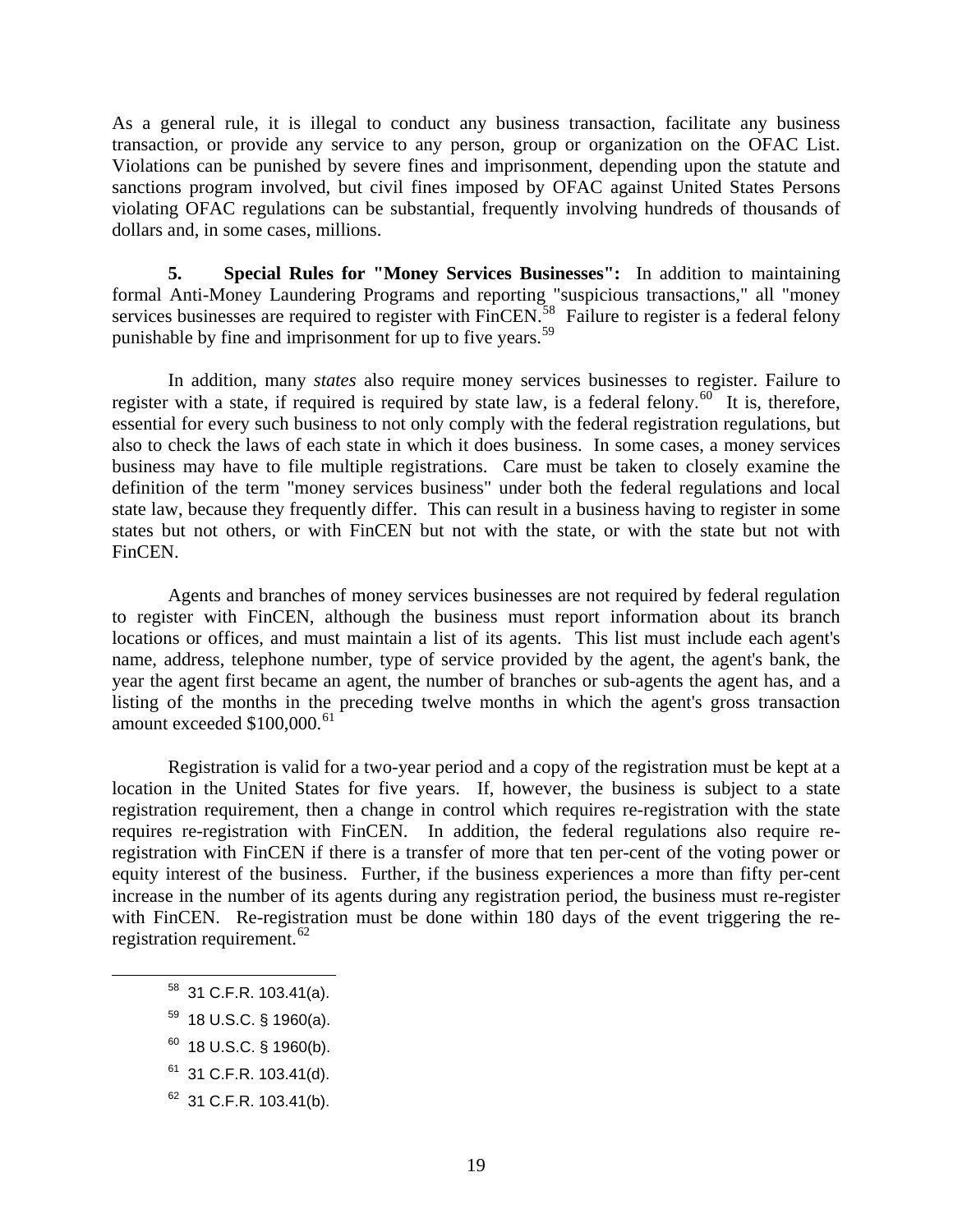#### **4. SHOULD MY COMPANY CARE ABOUT AN ANTI-MONEY LAUNDERING COMPLIANCE PROGRAM?**

Any business that is a "financial institution" under the Bank Secrecy Act and which is required to implement an Anti-Money Laundering Compliance Program *must* care, because failure to implement the Program could expose the business to criminal, civil and administrative penalties.[63](#page-19-0) For such businesses, it is equally important to monitor changes in or additions to that requirement (for example, a requirement to report "suspicious transactions" or maintain certain types of records may be added to an already-existing Compliance Program requirement). Failure to comply with the applicable Treasury regulations can be punished both civilly and criminally under the Bank Secrecy Act, and may also subject regulated "financial institutions" to severe administrative penalties imposed by their federal regulatory agency for failure to comply, or even for failure to fully and sufficiently comply.

Any other business that is a "financial institution" under the Bank Secrecy Act should closely monitor the Federal Register in order to determine whether the Treasury Department intends to issues regulations removing it from the exemption in 31 C.F.R. 103.170. In such cases, Treasury normally will issue a Notice of Proposed Rule Making in the Federal Register, explaining and stating the proposed regulations and inviting public comment. A Notice of Proposed Rule Making is a clear indication that an exempted "financial institution's" status is about to change, although a substantial amount of time may elapse before a *Proposed* Rules made a *Final* Rule.

Further, for all businesses, the best defense against becoming unwittingly involved in a possible violation of the Money Laundering Control Act is to have an effective Anti-Money Laundering Compliance Program. Such a Program can be used to demonstrate that the business is a "good corporate citizen" that took reasonable steps to avoid involvement (through willful blindness or otherwise) in criminal money laundering activity.

Finally, the senior management of every corporation, regardless of whether it is a Bank Secrecy Act "financial institution," arguably has a duty to include anti-money laundering policies and procedures as part of the overall compliance program which the Delaware Chancery Court, in the leading *Caremark* decision, has held that corporate management is duty-bound to have under Delaware law in light of the Sentencing Guidelines.<sup>[64](#page-19-1)</sup>

### **5. WHAT ARE THE ELEMENTS OF AN EFFECTIVE ANTI-MONEY LAUNDERING COMPLIANCE PROGRAM?**

<span id="page-19-1"></span><span id="page-19-0"></span>1

As noted in Section 3.3(c) above, the minimal requirements for a *mandatory* Anti-Money Laundering Program are: (i) the Program must be in writing; (ii) the Program must have a formally appointed Anti-Money Laundering Compliance Officer; (ii) periodic training of

 $63$  Businesses required to implement AML Programs are listed in Section 3.2(b) at p. 10, above.

<sup>64</sup> *In re Caremark Int'l Inc. Derivative Lit*., 698 A.2d 959, 970 (Del. Ch. 1996).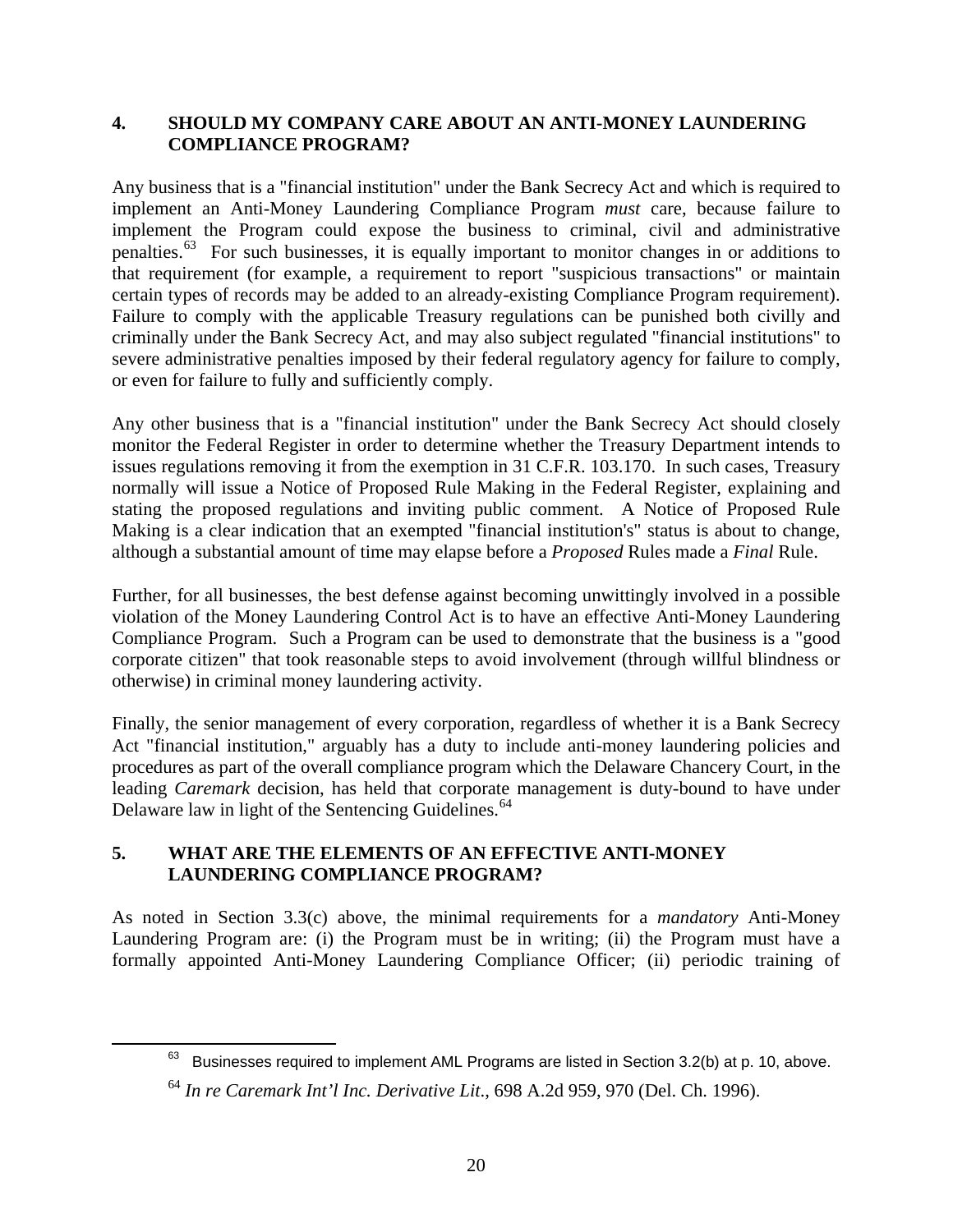appropriate employees about the institution's anti-money laundering policies and procedures; and (iv) the periodic independent audit of the implemented and is being followed.<sup>[65](#page-20-0)</sup>

Anti-Money Laundering Programs must be "risk based." This means that each institution must Anti-Money Laundering Program to ensure it has been carefully consider its customer base, products and market in order to determine the degree of money laundering risk the institution faces. As a practical matter, this involves the preparation of a written "Risk Assessment" covering each of the factors just noted. Then, based upon that assessment, the institution must develop written policies and procedures. Those policies and procedures must be specifically designed to address the degree of risk to which the business is exposed, and to then detect, deter and report money laundering or terrorist financing activity based upon that risk level.

A key element for the prevention and detection of money laundering and terrorist financing is to develop effective "Know Your Customer" procedures. In every transaction, each business should be diligent in knowing who it is dealing with, and have reasonable grounds to believe that each customer is entirely legitimate. This includes confirming an individual customer's true identity and, for customers that are businesses, ensuring that every entity with which one does business is, in fact, a legally established entity.

For individual customers, this normally means verifying identity through a government-issued photo identification, and in appropriate cases determining the customer's source of funds or wealth. For business customers, it normally means securing a copy of articles of incorporation, government-issued licenses, government tax identification numbers, trust documents, partnership registrations or the like. It can also include procedures to verify business information by telephone or through publicly available information. For some businesses, it is neither possible nor practical, from a cost or customer relations point of view, to secure such documentation for *every* customer. This is where the risk assessment comes into play. Depending upon the degree and type of risk, a business should determine when to require identification, what type of identification to secure, and what follow-up procedures are appropriate. The point to keep in mind is that, depending on the degree of risk and the volume of business being done, each business should attempt to establish, as effectively and efficiently as it can, that the individual or business it is doing business with is who it claims to be, is engaged in legitimate business activities, is using funds derived from legitimate business legitimate or sources of wealth and income.

**(i) The Anti-Money Laundering Compliance Officer:** The Compliance Officer should be appointed by the Board of Directors or Senior Management. The actual title is not important, although the Compliance Officer must have a level of authority and responsibility in the company sufficient to implement, supervise and enforce the Compliance Program on a daily basis, and sufficient resources (budgetary and personnel) to perform his or her function.

The Compliance Officer must be a qualified person who is knowledgeable about money laundering and the Money Laundering Control Act. For "financial institutions," it is critical that

<span id="page-20-0"></span>65 31 U.S.C. §5318(h). For "financial institutions" *required* to have such Programs, essential elements may also include Customer Identification Programs and procedures for identifying and reporting "suspicious transactions."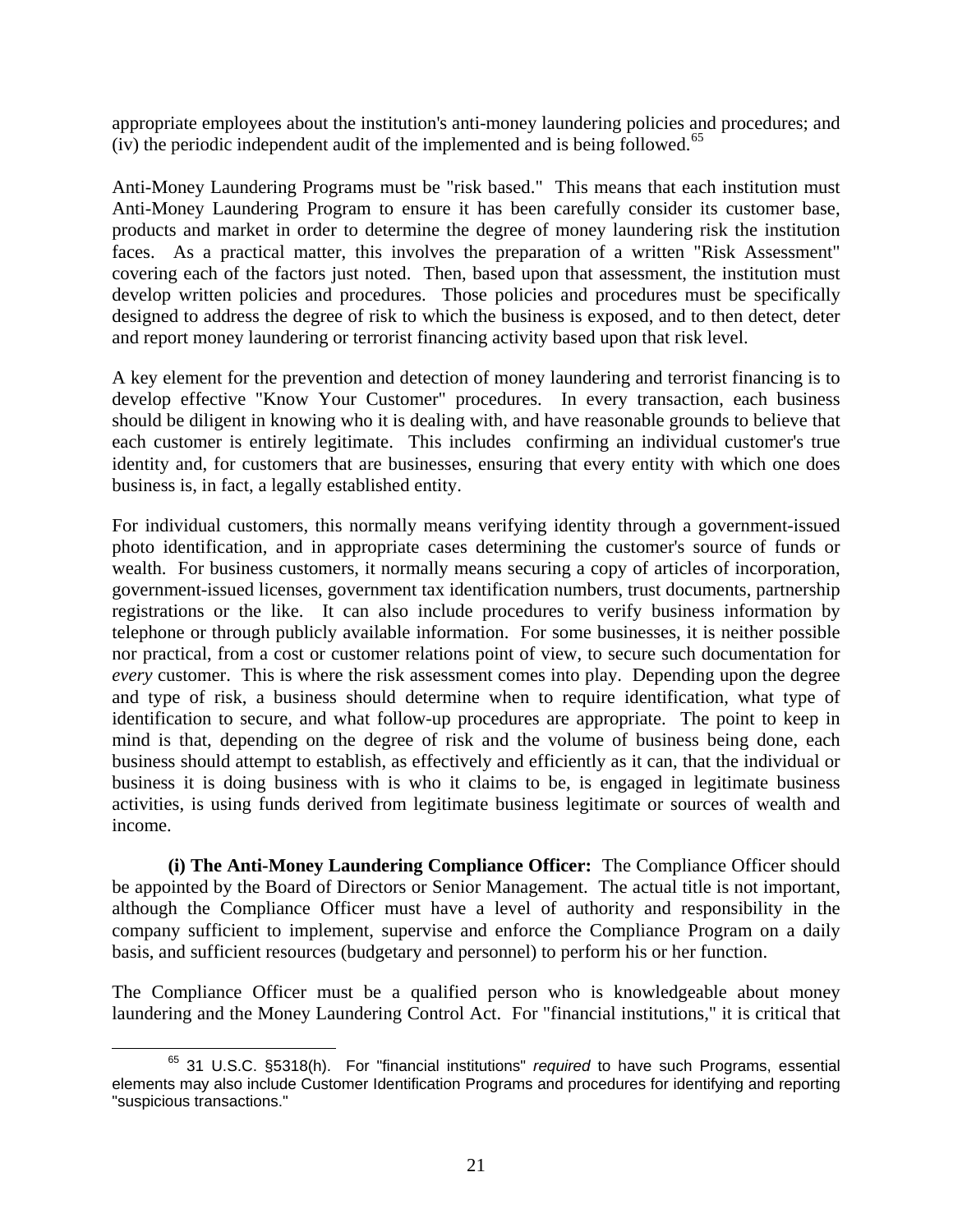the Compliance Officer be fully knowledgeable about the Bank Secrecy Act and the implementing regulations that apply to the particular business. The Compliance Officer should also have a full knowledge of the business, its products, services, operations, general customer base and money laundering risk assessment.

Finally, it is imperative that the Compliance Officer be of the highest integrity. Bad actors must be kept out of the position, and out of the overall supervision and operation of the Compliance Program. The Board and Senior Management must take reasonable steps to screen out persons whom the company knows, or should know through the exercise of due diligence, have a history of engaging in illegal activity or other misconduct;

**(ii) Employee Training:** For all Bank Secrecy Act "financial institutions" that are required to maintain Anti-Money Laundering Programs, periodic employee training is mandatory. Periodic employee training is necessary for any other business with an Anti-Money Laundering Compliance Program, because the failure to conduct periodic training will render the Program ineffective.

All appropriate employees should be trained on money laundering in general and on the company's anti-money laundering policies and procedures. Who the "appropriate" employees are will vary from business to business and also depend on the company's risk assessment, but at a minimum should include all employees whose duties could expose them to money laundering. Generally this will include management, sales, finance and accounting personnel. Training should be tailored to the person's specific responsibilities. In addition, new staff should be given an overview of the Compliance Program during employee orientation. For "financial institutions," it is critical that employees be trained about the Bank Secrecy Act and the implementing regulations that apply to the particular business.

Training should be periodic (generally, annually) and include not only training on basic policies and procedures, but also current anti-money laundering developments and changes to any company policies and procedures. Important developments and changes should be disseminated on an ongoing basis, as needed.

The company should document its training program and keep accurate records of the dates of the periodic employee training, the content of the training, training and testing materials, and attendance records.

**(iii) Independent Audit:** An Anti-Money Laundering Compliance program should be periodically tested independently to ensure it has been implemented, followed and enforced. For all Bank Secrecy Act "financial institutions" that are required to maintain Anti-Money Laundering Programs, periodic independent auditing of the Program is mandatory.

While the frequency of the independent audit is not prescribed, even for "financial institutions," it is generally a sound practice to conduct independent testing annually.

The periodic audit must be "independent" in the sense that it is conducted by persons who are not involved in or responsible for the Program's operation. Thus, it may be conducted by the internal audit department, outside auditors, consultants or other qualified persons.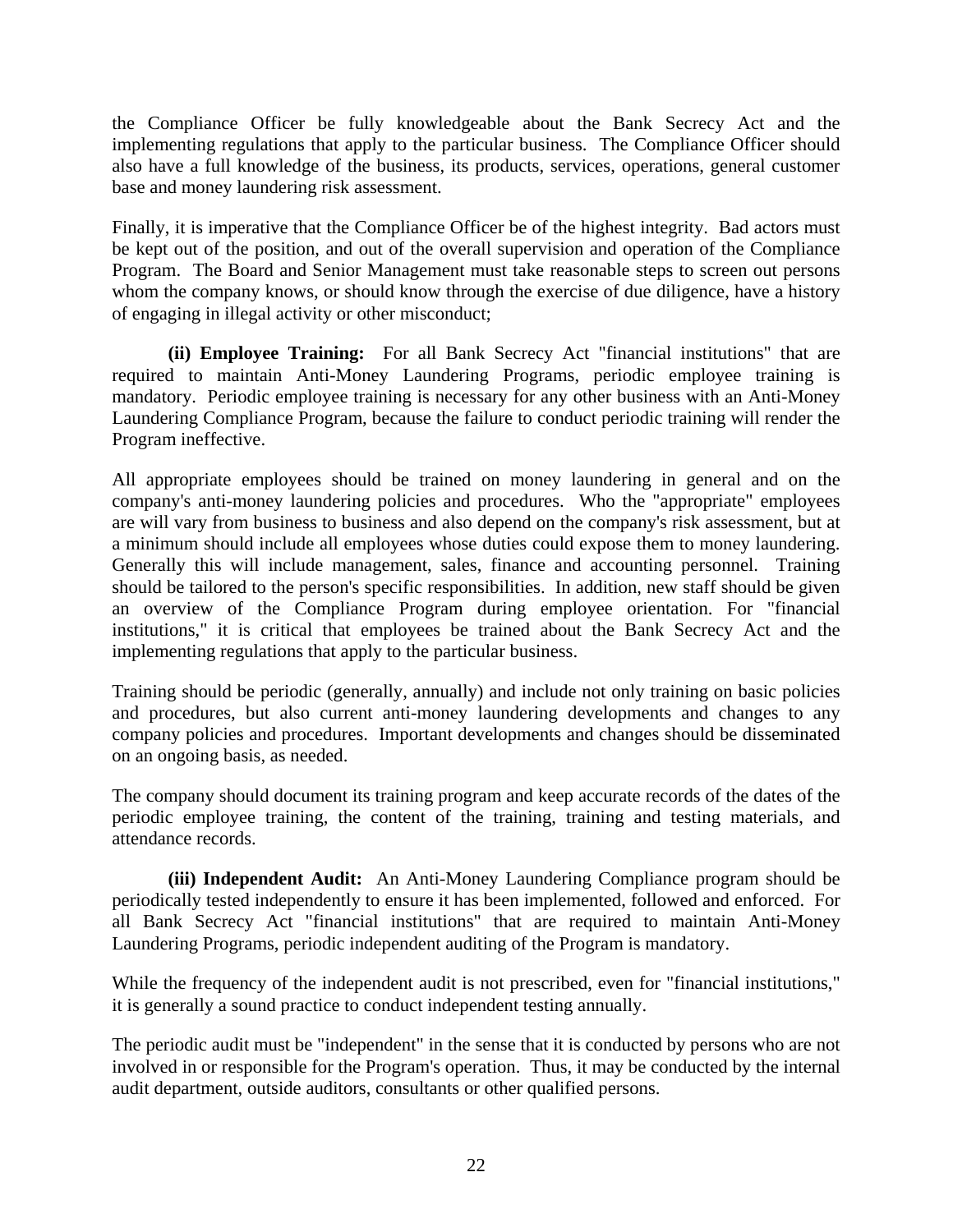The persons conducting the independent audit should be knowledgeable about the Program, the policies and procedures included in the Program, the business and its operations, and the company's money laundering risk assessment. For all Bank Secrecy Act "financial institutions" that are required to maintain Anti-Money Laundering Programs, they should also be knowledgeable about the Bank Secrecy Act and the regulations applicable to the company. They audit should also be familiar with the company's money laundering risk assessment, because the audit should be "risk based" and evaluate the quality of risk management for all operations and departments involved in applying the Program's policies and procedures.

The persons conducting the independent audit should report directly to the company board of directors or a designated board committee. Deficiencies and corrective recommendations should then be conveyed to senior management and the Compliance Officer for correction and followup. Senior management should ensure, through the Compliance Officer, that identified deficiencies are promptly addressed and corrective recommendations implemented.

### **6. WHAT ROLE DOES TOP MANAGEMENT HAVE IN ADMINISTERING AN ANTI-MONEY LAUNDERING COMPLIANCE PROGRAM?**

The success of any compliance program depends upon the support and involvement of top management. Not surprisingly, the Treasury Department regulations requiring certain "financial institutions" to implement Anti-Money Laundering Programs thus expect the company's board of directors and senior management to issue the policies and procedures designed to implement the Compliance Program itself, as well as those designed to deter and detect money laundering. Top management is also expected to monitor, at least through the periodic independent audit, the operation of the Program. While clearly not applicable to all businesses, the regulations establish a basic standard for the role of top management.

In addition to establishing the Program and issuing the appropriate policies and procedures, the board of directors, or at least the senior management, should appoint the Compliance Officer. The Compliance Officer should report directly to senior management and the board.

It is the duty of the board and senior management to ensure that the Compliance Officer is qualified, and that he or she has the necessary resources (in terms of budget and staff) to perform the assigned duties. The board and senior management need to understand the content and operation of the Compliance Program and exercise reasonable oversight with respect to its implementation and effectiveness. The board and senior management should thus generally supervise the Compliance Officer, and receive periodic reports from him or her concerning the operation of the Compliance Program and any updates or changes needed in company policies and procedures. The individual delegated day-to-day operational responsibility should report periodically to senior management and shall have direct access to the board of directors.

# **7. WHO SHOULD ADMINISTER THE ANTI-MONEY LAUNDERING COMPLIANCE PROGRAM?**

Several different departments within the company may have significant roles to play in the dayto-day operation of the Compliance Program, including the company audit or accounting department, the security department, human resources, and the legal department. However, their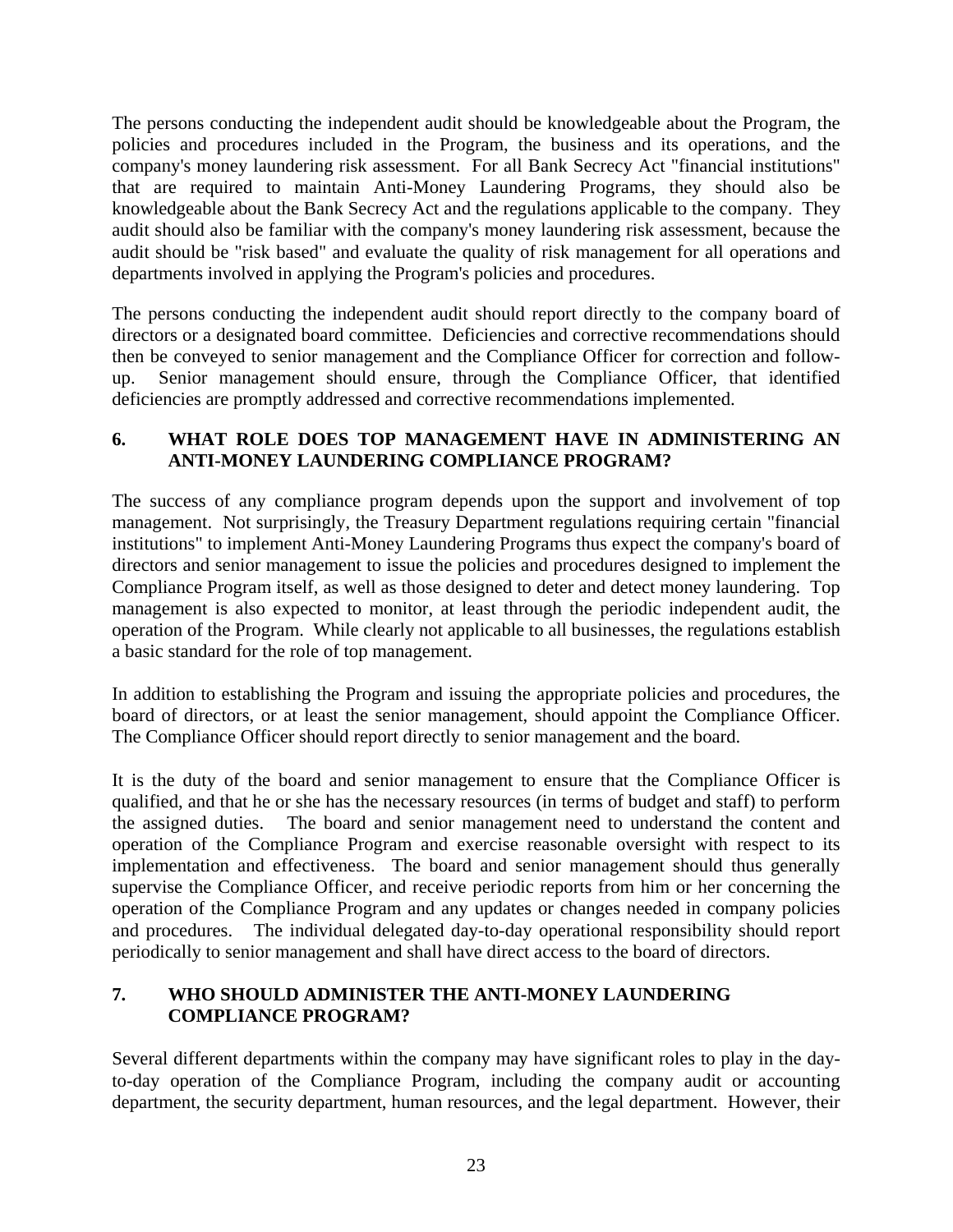various compliance efforts must be coordinated as part of a single program, so the Compliance Officer should be responsible and accountable for overseeing the company's compliance efforts. Again, in order to accomplish this task and ensure the smooth and effective operation of the Compliance Program, the Compliance Officer needs to have sufficient line authority and resources.

## **8. WHAT ARE THE ACTUAL STEPS A COMPANY MUST TAKE TO CREATE AN EFFECTIVE ANTI-MONEY LAUNDERING COMPLIANCE PROGRAM?**

The regulations provide no guidance on *how* to create an effective Anti-Money Laundering Program. Reference to the United States Sentencing Guidelines, however, provide some direction that, at a minimum, a company should take: $66$ 

- (1) Establish policies, standards and procedures to prevent and detect money laundering;
- (2) Conduct a risk assessment based on the company's products, services, customer base and geographic location(s), and develop specific risk-based procedures to meet the perceived risk areas. A risk assessment is *not* a one-time-only exercise. It is a continuing process that continually takes into account changes in methods of money laundering, new products or services offered by the company, changes in the company's customer base and geographic areas of operation, and changes in the law or applicable regulations;
- (2) Ensure that the company's Board of Directors and Senior Management understand the content and operation of the Compliance Program and exercise reasonable oversight with respect to its implementation and effectiveness. Specific senior manager(s) should have overall responsibility to ensure the implementation and effectiveness of the Program. A Compliance Officer should be delegated at the outset to conduct or supervise the risk assessment, develop appropriate procedures, and oversee the drafting, implementation and day-to-day operation of the Program. This person should be afforded adequate resources and authority to accomplish these tasks.
- (3) Take reasonable steps to ensure that the Compliance Officer and his or her staff are adequately knowledgeable about the business, money laundering and applicable statutes and regulations. Also ensure that the Compliance Officer and his or her staff are of the highest integrity by screening out persons whom the company knows, or should know through the exercise of due diligence, have a history of engaging in illegal activity or other misconduct;

<span id="page-23-0"></span> $\overline{a}$ 

<sup>66</sup> USSG § 8B.